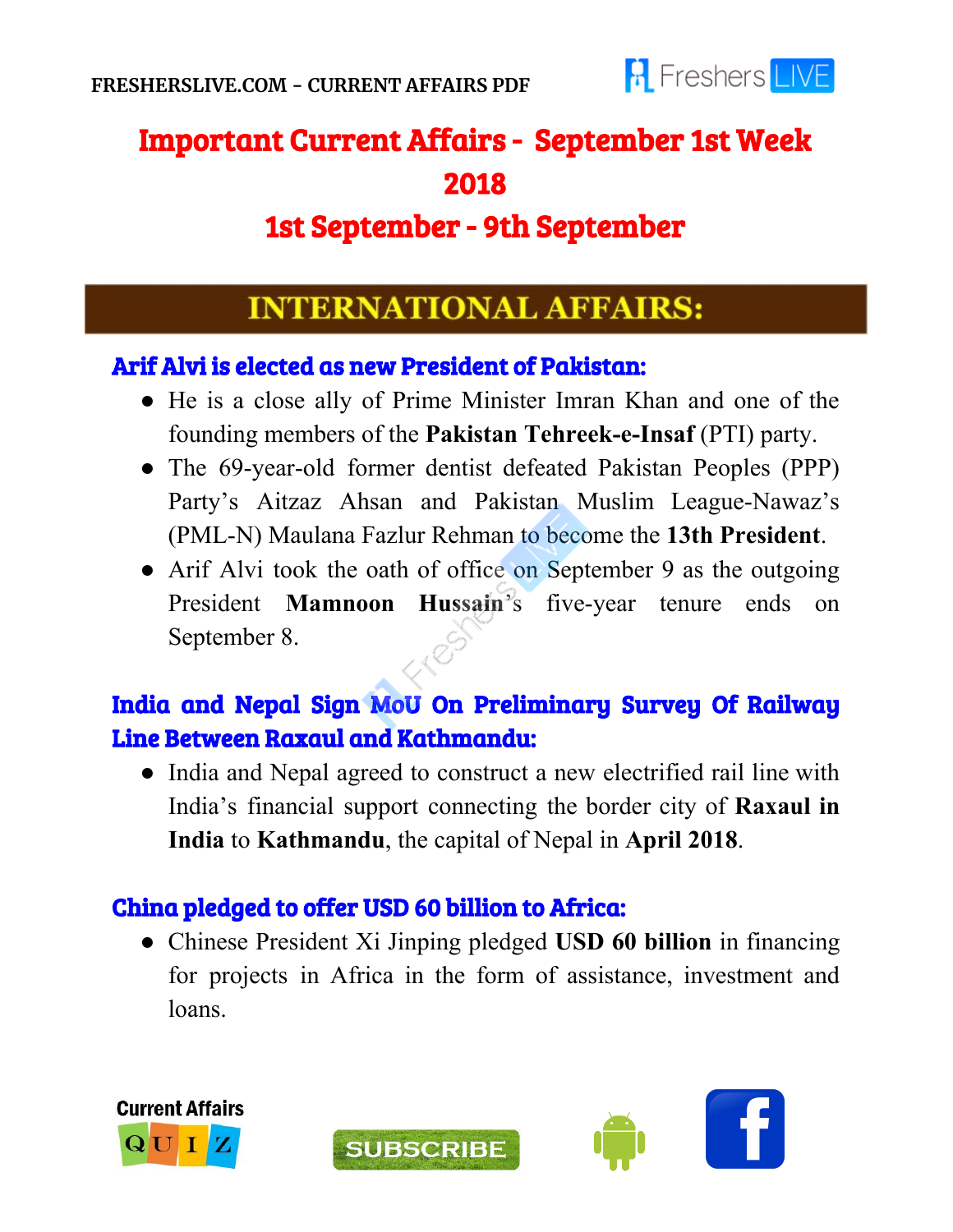

- China will provide the said amount to finance development in the African continent over the next **three years**.
- The value will cover the **non-refundable** assistance of **USD 15 billion** in interest-free and preferential loans.

#### Amazon hits USD 1 trillion market capitalisation after Apple:

- World's richest man **Jeff Bezos**-led e-commerce major **Amazon** became the 2nd publicly traded US company to hit **\$1 trillion** in market capitalisation after iPhone maker **Apple.**
- Amazon stock has more than doubled in the last 12 months and has gained more than 70% in 2018.

### India to buy 18 bullet trains from Japan for Rs 7,000 crore:

- Each train will have 10 coaches and would be able to cruise at the speed of 350 km per hour.
- **Purpose**:- To launch India's first bullet train by 2022.
- The 508-km high speed train corridor between **Mumbai and Ahmedabad** at an estimated cost of Rs 1,10,000 crore is expected to be operational by **2022**.
- **National High-Speed Rail Corporation Limited** (NHSRCL) will be responsible for executing the project of the high-speed train corridor.

#### Typhoon Jebi: Japan hit by strongest storm of 25 years:

- **Jebi**, Japan's most powerful storm in 25 years, has killed at least 10 people. It recorded wind gusts of up to 216 km/h (135mph).
- In a separate incident, a **6.6 magnitude earthquake** caused a landslide in Japan's northern island of Hokkaido.









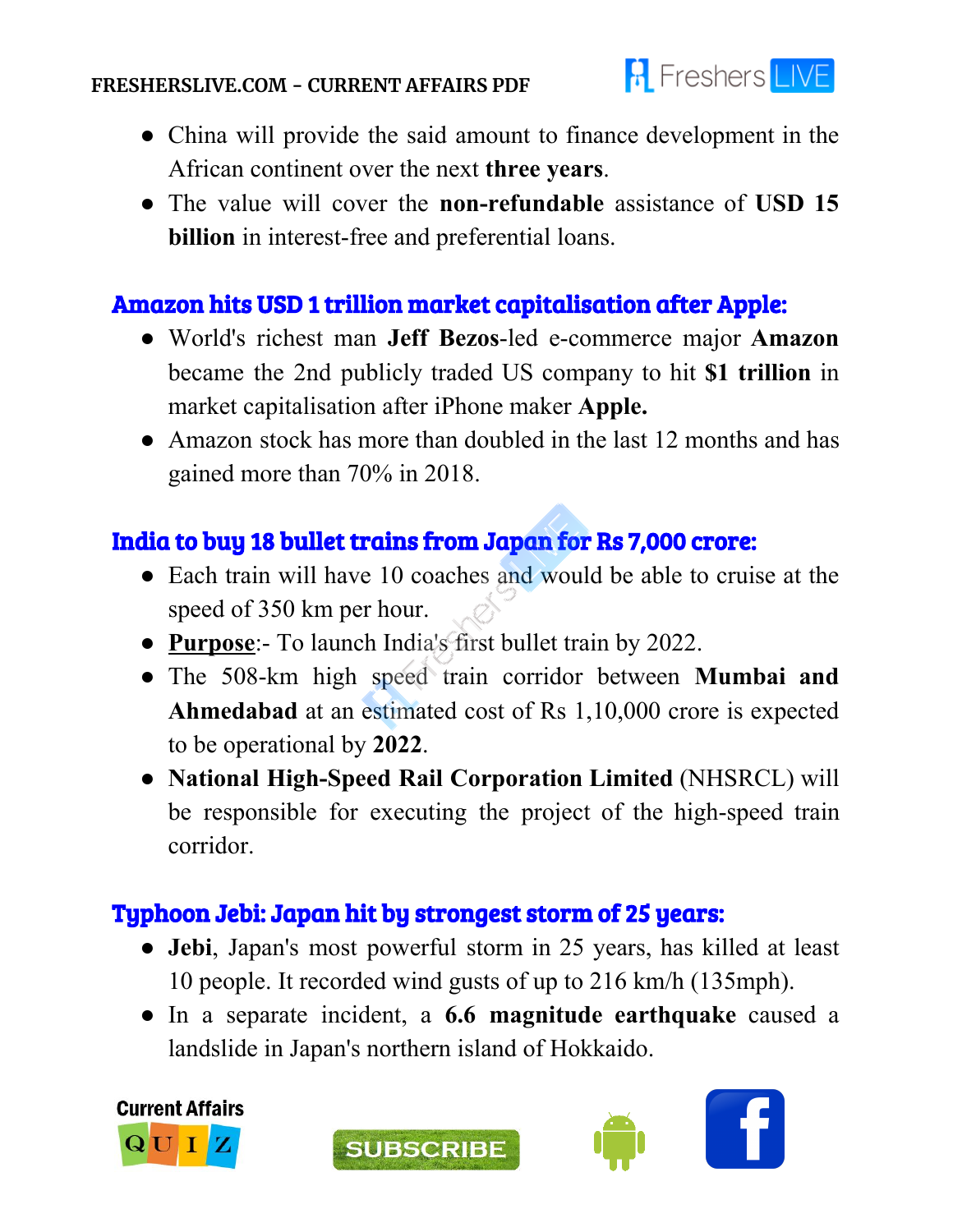

● Japan Prime Minister - **Shinzo Abe.**

#### Facebook to open its 1st ever Asian data centre in Singapore:

- Facebook will invest over **\$1 billion** to build its first Asian data centre in **Singapore**, which is expected to open in **2022**.
- The new site is at **Tanjong Kling**, located in the western part of Singapore, and in an area formerly known as Data Centre Park.
- Facebook runs 15 other data centres worldwide, mostly in the US and European markets such as Ireland and Sweden.

### Qatar 1st Gulf nation to grant permanent residency to expatriates:

- The country's Emir **Sheikh Tamim bin Hamad Al Thani** has issued a decree allowing a maximum of **100 expatriates** (foreigners) to gain permanent residency **each year.**
- Children of Qatari mothers, and skilled expatriates who have lived in the country for more than **20 years** will be given priority.
- Qatar is one of the richest countries in the world with an average income of nearly \$124,000 per year.

## **NATIONAL AFFAIRS:**

#### Supreme Court decriminalised a portion of Section 377 of IPC:

• On 6th September 2018, the Supreme Court headed by Chief Justice of India **Dipak Misra** overruled its own 2013 decision and decriminalised a portion of **Section 377** of the Indian Penal Code (IPC), that criminalises private consensual sexual acts between **same sex adults (homosexuality)**.



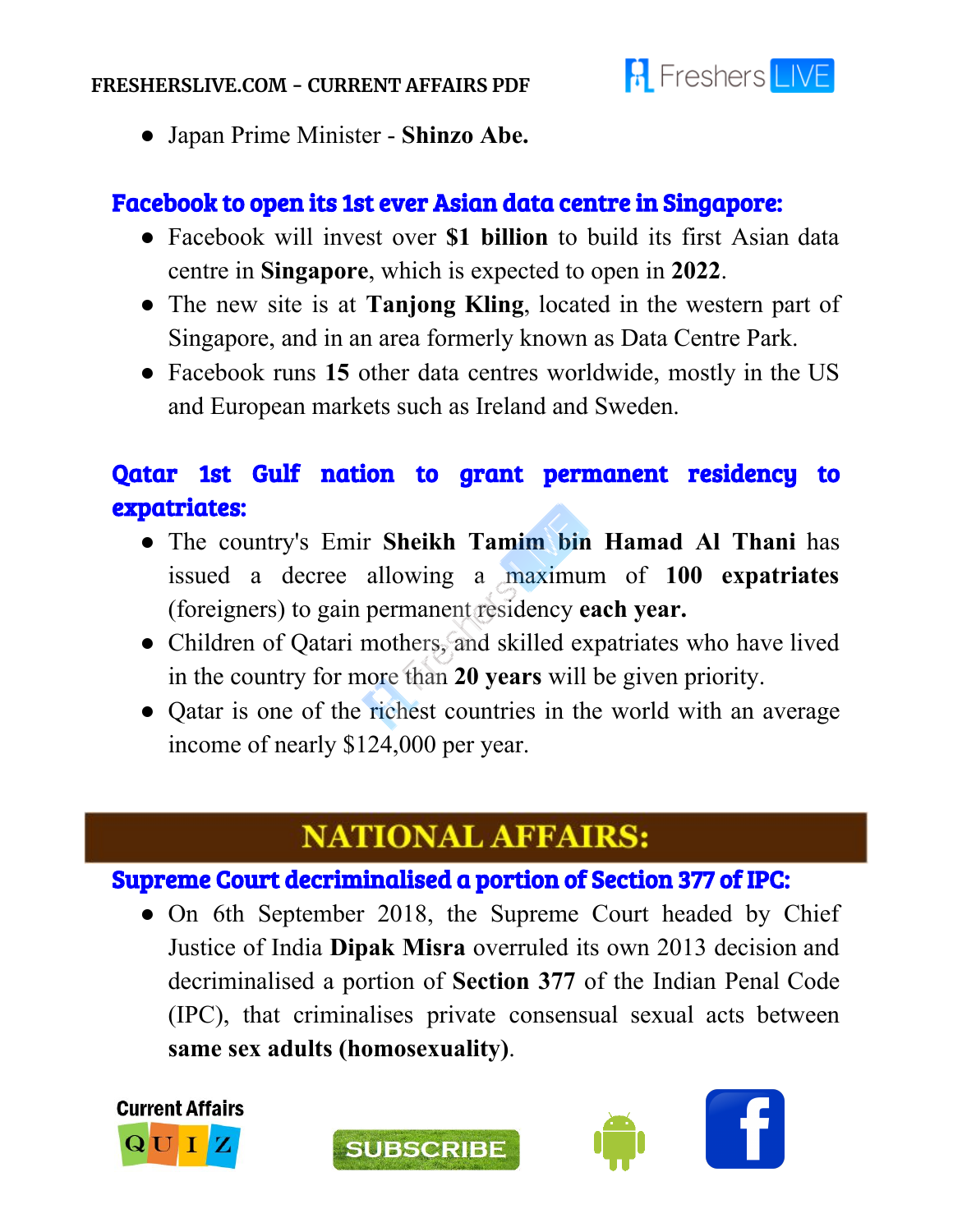

- Section 377 was introduced in **1861** during the British rule of India, and targeted in particular Lesbian, Gay, Bisexual, Transgender and Intersex (LGBTI) individuals and communities.
- Modelled on the **Buggery Act of 1533**, it criminalised sexual activities "against the order of nature", including homosexual sex.

#### Mauritius tops India's FDI charts again in FY18:

- According to RBI data, **Mauritius** remained the top source of **Foreign Direct Investment** (FDI) into India in 2017-18 followed by **Singapore**.
- The total FDI in the financial year stood at **\$37.36 billion**, a marginal increase from \$36.31 billion recorded in the previous fiscal.
- FDI from Mauritius totalled \$13.41 billion.

#### Govt to collect data on OBCs for first time in 2021 Census:

- This will be the first general census to collect data on 'Other Backward Classes' (OBC) since **1931**.
- Although a socio-economic caste census (SECC) was conducted between 2011 and 2013 in deference to the demand of the powerful OBC lobby, it was part of the rural development ministry's survey of socio-economic status of households.
- The government has been collecting data on Scheduled Castes/Scheduled Tribes since the first census of Independent India in **1951**.
- Notably, **Mandal Commission**'s recommendation for reservation of OBCs was broadly based on caste data collected in the 1931 Census.









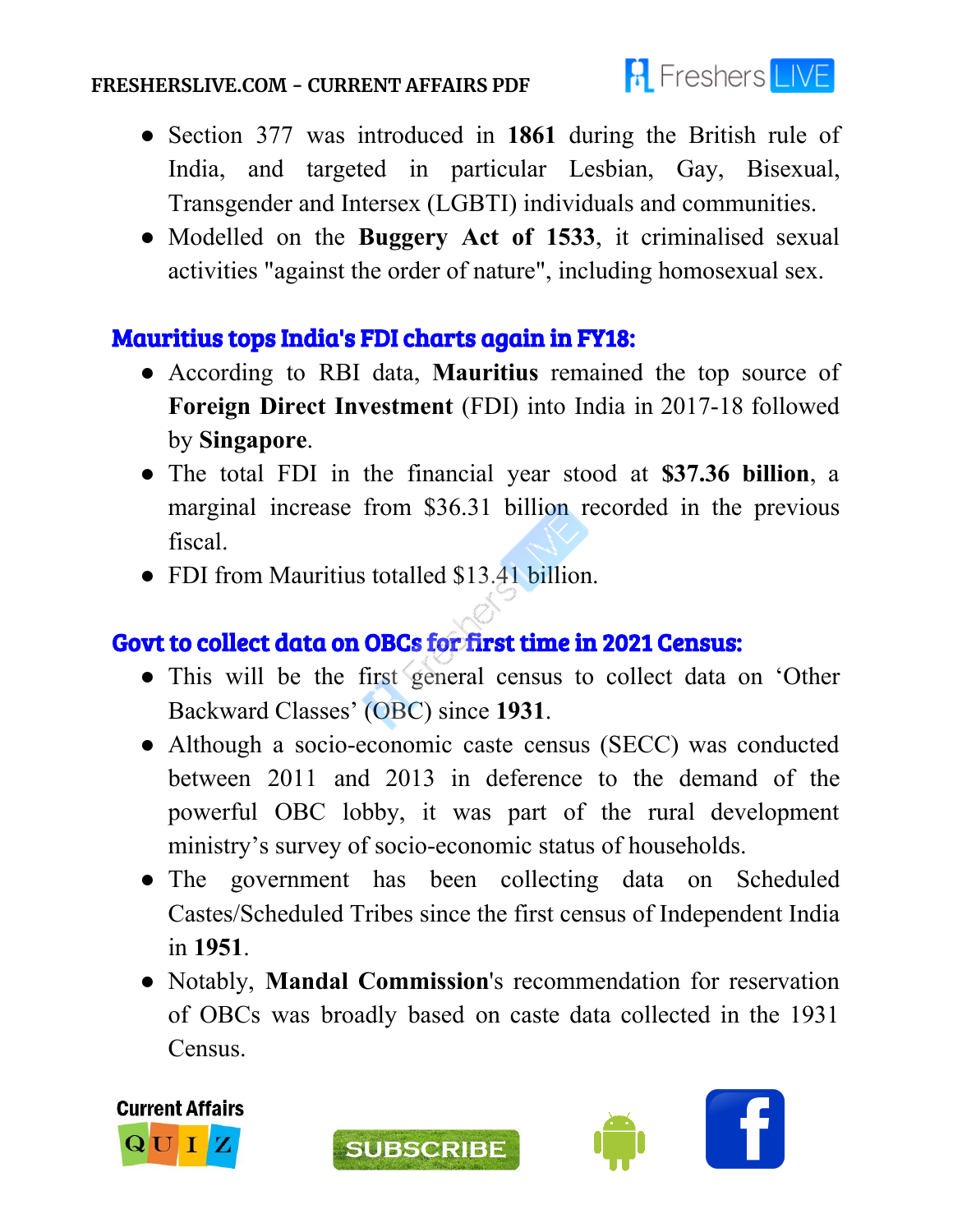

● Registrar-General of India - Shailesh

### Telangana dissolves 1st state assembly 9 months before the tenure ends:

- Based on the recommendation of Telangana Chief Minister and TRS (Telangana Rashtra Samiti) President **K Chandrasekhar Rao**and his Cabinet, the **first state assembly** of Telangana has been dissolved nine months before the term of the House expires.
- This paves the way for early polls in the state.
- Telangana Governor **ESL Narasimhan.**

#### Delhi Metro is second-most unaffordable in the world:

- A study by the Centre for Science and Environment (**CSE**) has found that after the fare hike last year, **Delhi metro** has become the **second-most unaffordable** transport network in the world after **Hanoi** in Vietnam.
- The affordability is defined as the percentage of commuters' total income spent on travel.
- Last year, the Metro fares almost doubled after two hikes in May and October. The maximum fares escalated from Rs 30 to Rs 50 and then to Rs 60.

#### Supreme Court fined the Income Tax Department Rs 10 lakh:

● A bench headed by Justice **Madan B Lokur** slapped a cost of **Rs 10 lakh** on the IT department for making "misleading statement" about the pendency of an appeal and said that the apex court is not a "picnic place".



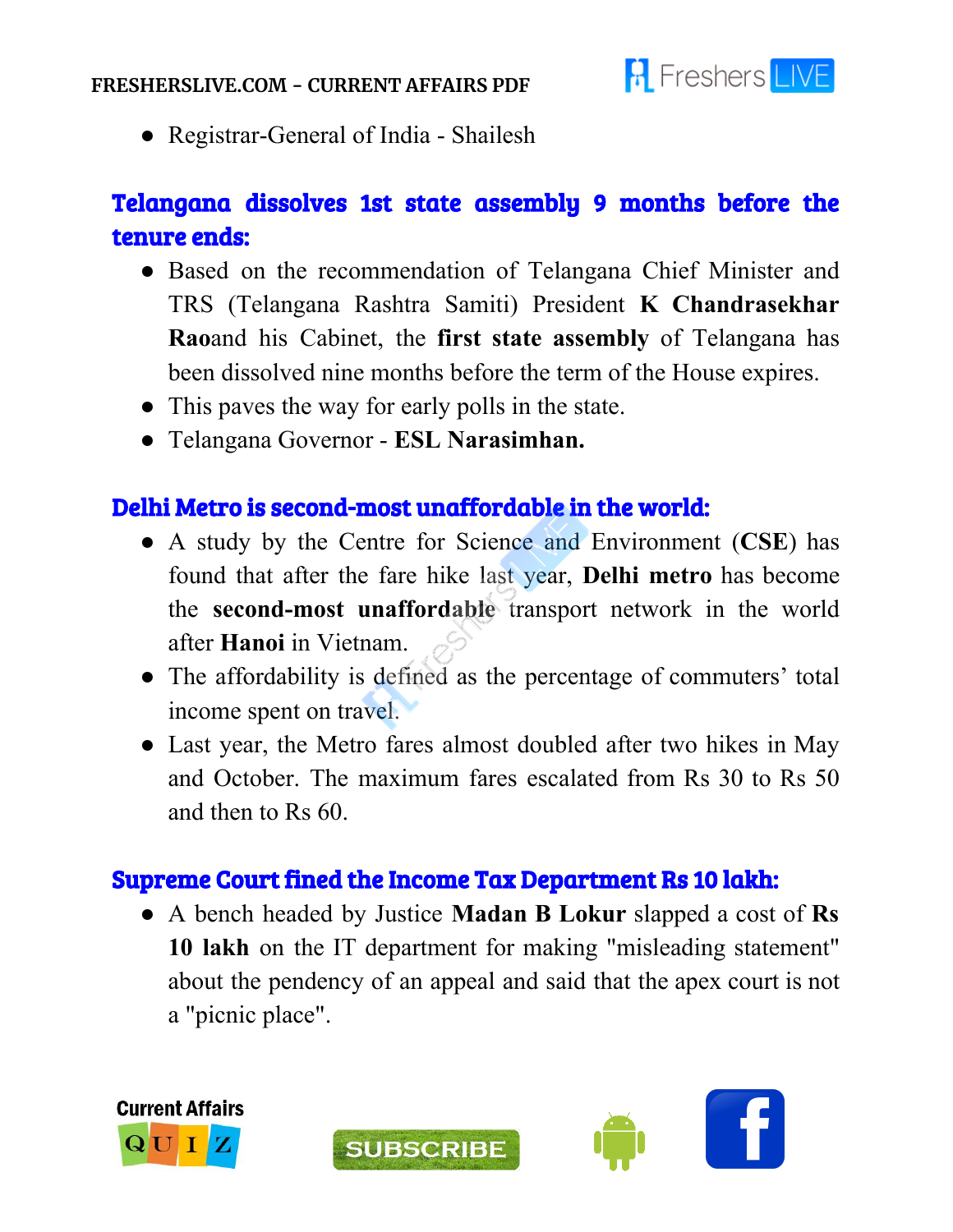

• The Income Tax Department had delayed the filing of a petition by **596 days**.

### Supreme Court banned all construction activities in Maharashtra, MP, Uttarakhand:

- Supreme Court has banned all the construction activities in **Maharashtra, Madhya Pradesh, Uttarakhand and Chandigarh** till October 9.
- A bench, led by Justice **Madan Lokur**, announced the ban citing the failure of these States and UT to implement a **solid waste management** policy.

### Uttar Pradesh CM Yogi inaugurates the first luxury cruise 'Alaknanda' in Varanasi:

- The **five-star** luxury cruise, a 30-metre double-decked modern line, is a startup venture of **Varanasi** based **Nordic Cruiseline**.
- It will run between Assi Ghat and Panchganga Ghat for a two-hour ride of around 12 km in the morning and evening.

### Jharkhand Govt renames town and railway station after Bansidhar temple of Lord Krishna:

- The town Nagar **Untari** and the railway station would be renamed as **Bansidhar Nagar,** after Bansidhar Temple.
- The union government is looking at proposals for a tie-up with the **International Society for Krishna Consciousness (ISKCON).**



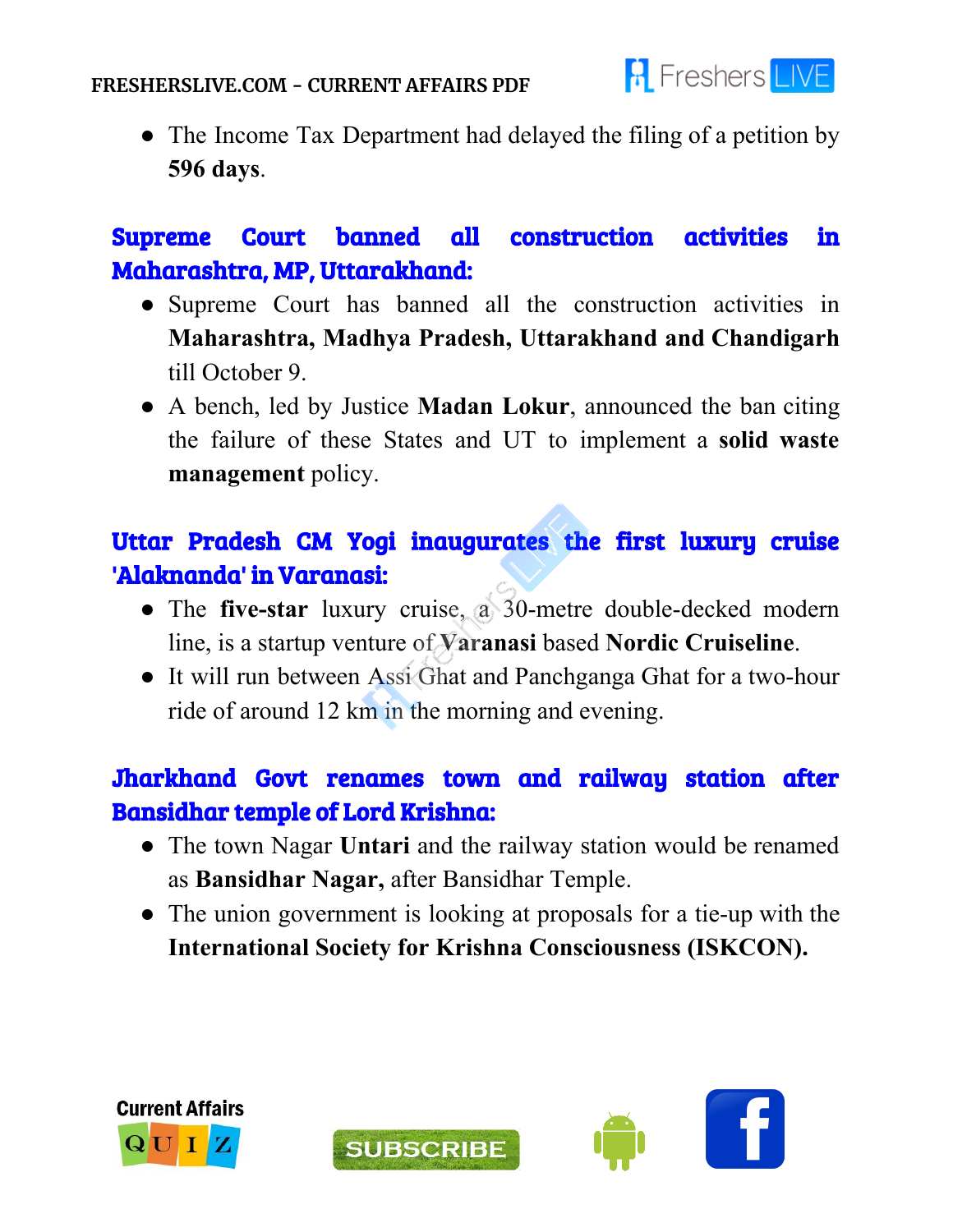

## HRD Ministry introduced 'Atal ranking' for higher education institutions:

- Human Resource Development Ministry launched the '**Atal Ranking of Institutions on Innovation Achievements' (ARIIA)** to promote innovation and research in **higher education**.
- Named after former Prime Minister **Atal Bihari Vajpayee**, ARIIA will rank educational institutions for innovation output based on all major indicators and parameters used globally.

#### Congress won 982 seats in Karnataka urban body polls:

- According to the **Karnataka** state election commission, **BJP** secured **929** seats while **JD**(S) won **325** seats in the elections which were held on August 31.
- **Congress** won the majority of **982** seats across 10 of 22 Karnataka districts during vote count for **105** Urban Local Bodies (ULBs).

### TCS becomes 2nd Indian company to cross Rs. 8 trillion market cap:

- Mumbai-headquartered **Tata Consultancy Services** (TCS) became only the second Indian company to cross ₹**8 trillion** (Rs 8 lakh crore) in market capitalisation after Mukesh Ambani-led **Reliance** Industries.
- Earlier on August 23, Reliance Industries (RIL) became the first Indian company to cross the Rs 8 lakh crore market capitalisation mark.
- TCS CEO Rajesh Gopinathan.



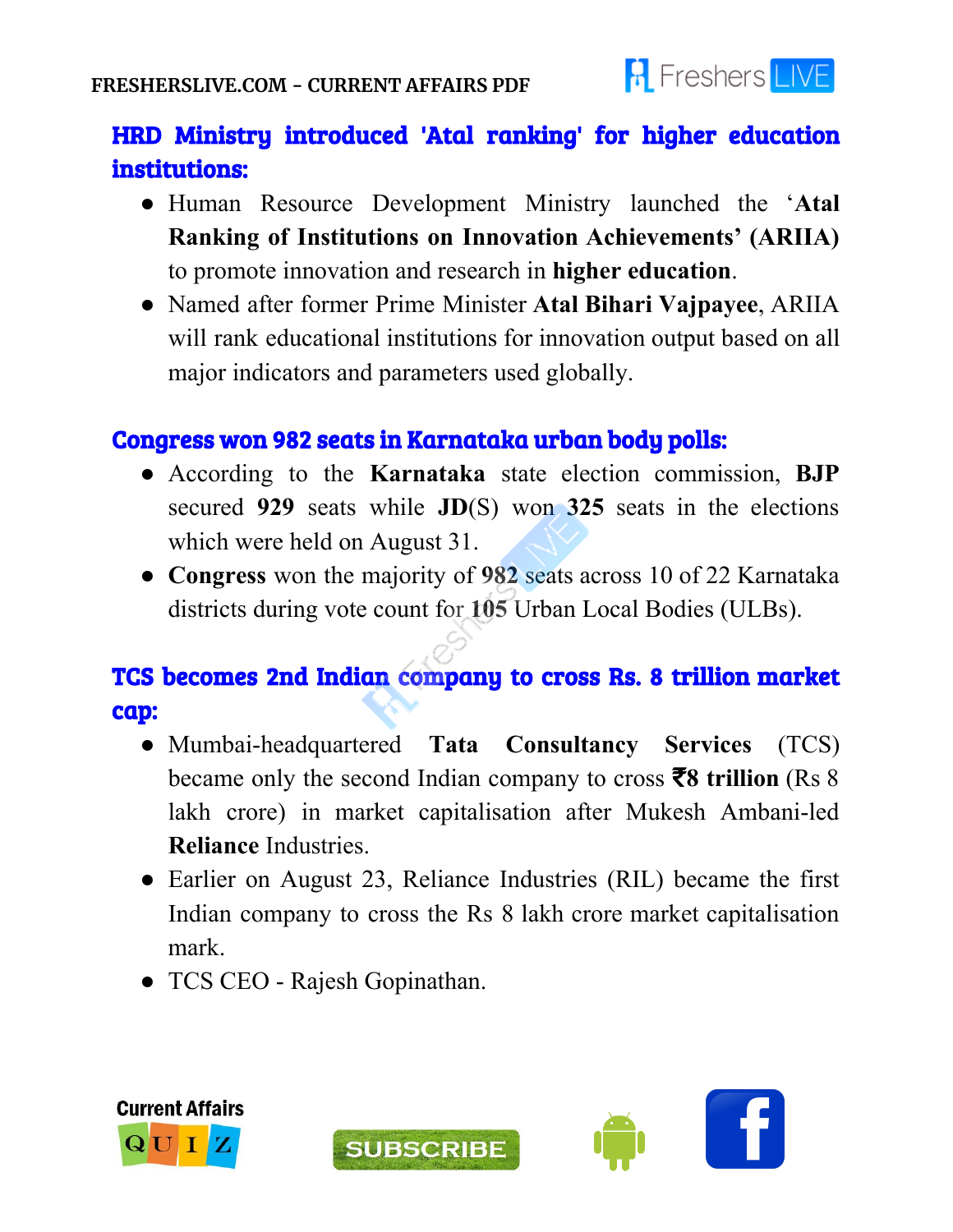

#### Union Government approved 36 percent increase in wages of artisans:

- It was proposed by **Khadi and Village Industries Commission (KVIC).**
- The wages will be increased from Rs 5.50 per hank to Rs 7.50 per hank.

### Prime Minister Narendra Modi inaugurated India's first ever Global Mobility Summit 'MOVE':

- On 7th September, Prime Minister Narendra Modi inaugurated **MOVE**: India's ever first Global Mobility Summit organized by NITI Aayog at Vigyan Bhawan.
- **Main focus**:- To make Indian cities pollution free.
- The government is likely to unveil a '**One Nation-One Card policy**' for public transport that will entail connectivity between various modes of transport in the next three months.

## Puducherry bagged top position in National Clean School Award given by HRD Ministry:

- **Seven** schools from Puducherry were awarded for cleanliness. As many as 52 schools from across the country were bestowed with **National Clean School Award** in recognition of their efforts in carrying forward **Swachh Bharat Abhiyan.**
- **Tamil Nadu** bagged **second** position in National Clean School Award. The **third** position was shared by **Andhra Pradesh and Gujarat**. Fourth position was shared by Jharkhand, Haryana, Maharashtra and Rajasthan.



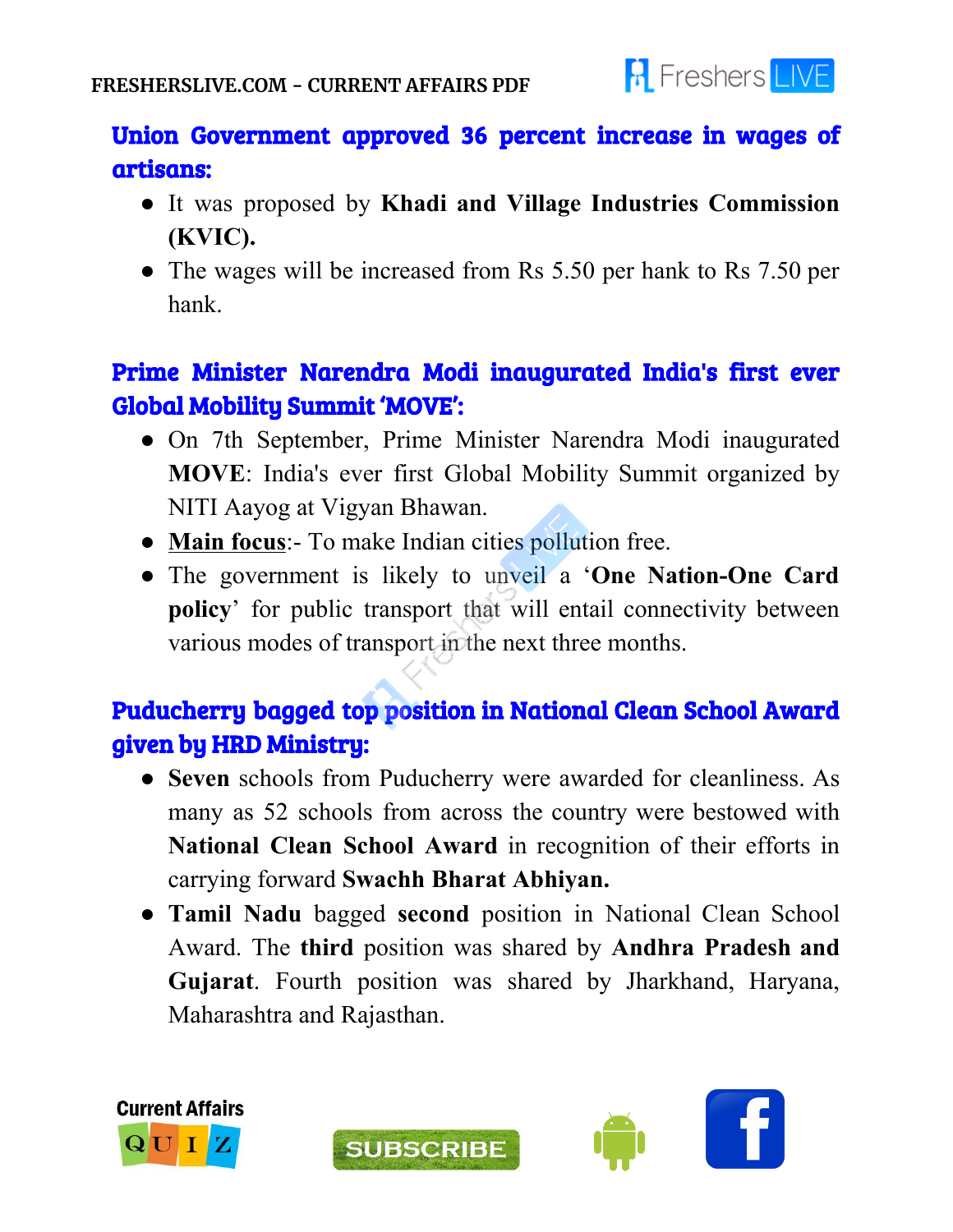

## Nagaland Government declared Singphan Wildlife Sanctuary as an elephant reserve:

- The **Singphan Elephant Reserve** which is the **30th** elephant reserve in India, is located in **Mon** district of Nagaland and spreads over an area of 5825 acres (2357 hac).
- As per recent census report (2017) Nagaland has around **446** elephants. The creation of new Elephant Reserve will result in protection and conservation of the elephants.

## **SCHEMES:**

#### Germany to give Rs 990 crore loan for Clean Ganga Mission:

- In an effort to clean the river Ganga, **Germany** is providing a **soft loan of euro 120 million** (approx. Rs 990 crore) to India to strengthen sewage water treatment infrastructure in **Uttarakhand.**
- The purpose of the project 'Clean Ganga Mission' is to reduce the inflow of untreated wastewater in River Ganga and, thus, to improve the water quality of the river.
- The initiative also includes construction of 13 sewage pumping stations.

## Rajasthan Government to Provide Free Mobile Phones To Women Of BPL Families:

- **Vasundhara Raje**-led government in Rajasthan will soon distribute mobile phones to women who fall under the Below Poverty Line (BPL) under the **Bhamashah Yojana**.
- This initiative is in a bid to strengthen Prime Minister Narendra Modi's flagship '**Digital India**' campaign.







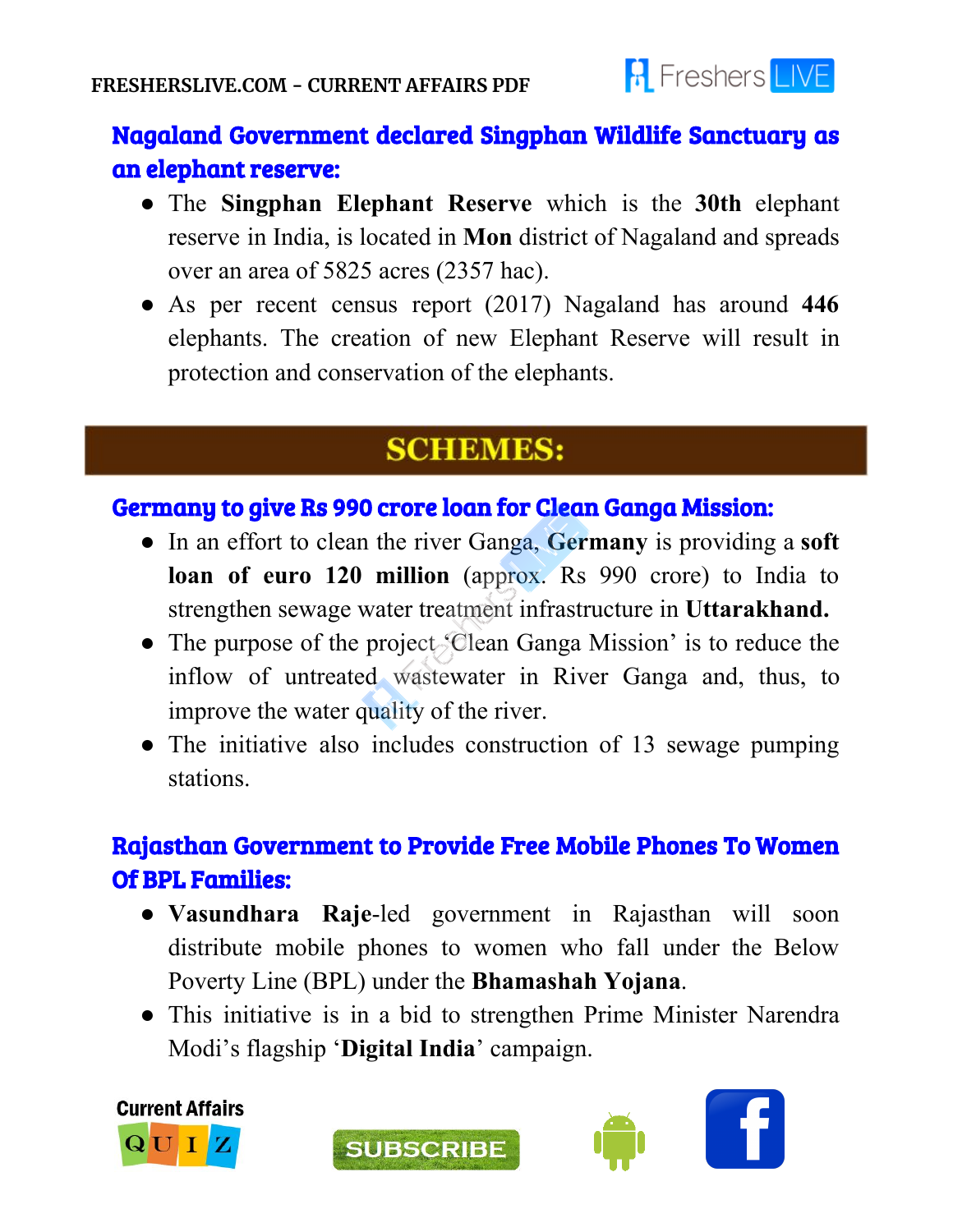

• The state government will also provide free Wifi facilities to as many as **5,000-gram panchayats** to ensure that the state is well connected with the outside world.

## Smriti Irani inaugurated 'digital village' in Amethi:

- Union **textiles** minister Smriti Irani inaugurated a 'digital village' in **Amethi**, Uttar Pradesh, the parliamentary constituency of Congress president **Rahul Gandhi**.
- Under the digital village project, there would be **206** programmes available for the people including a Wi-Fi Chaupal, LED bulb manufacturing, a unit to make sanitary pads and PM digital literacy initiative.

# **BANKING & FINANCE NEWS:**

### RBI announces new rules for exchanging damaged Rs 2000, 200 notes:

- As per the new Reserve Bank of India (Note Refund) Amendment Rules, 2018, "the undivided area of the single largest piece of the note" for a **damaged Rs 2000** note must be **88** square cm for a **full refund**, and **44** square cm for **half refund**. The Rs 2000 note is 109.56 square cm in dimension.
- For a **damaged Rs 200** note, the criteria is **78** square cm for a full refund, and **39** square cm for half refund.
- Rs 2,000 notes are issued in November 2016 and Rs 2,00 notes are issued in September 2017.



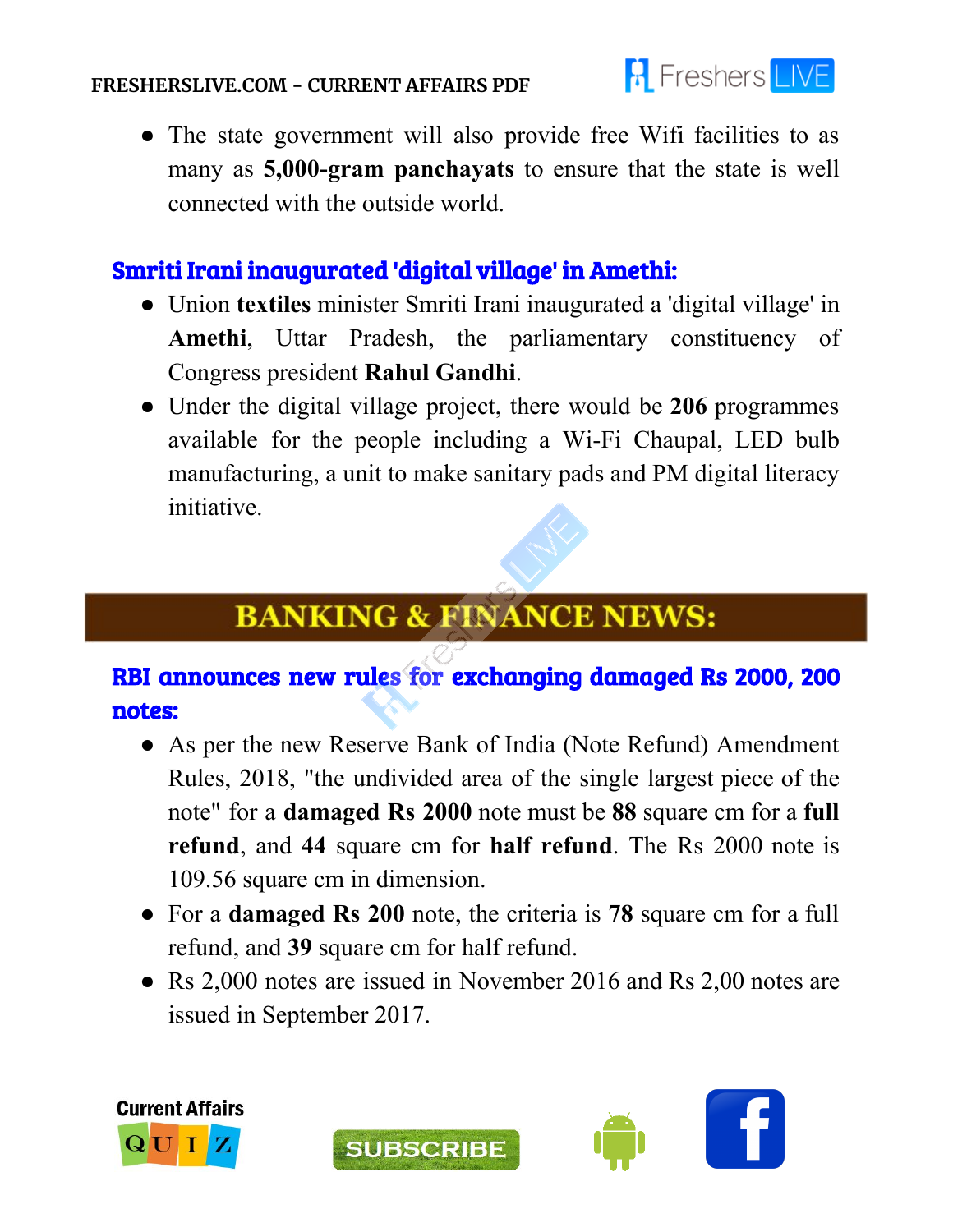

#### Argentina hikes interest rate to 60%, highest in the world:

- Due to economic crisis, **Argentina's** central bank raised its benchmark interest by 15 percentage points to **60%**, the highest in the world.
- Argentine **peso** is down 50% this year against the dollar and the country's inflation is running at over 30%.
- Argentina President **Mauricio Macri** has asked for an early release of a \$50-billion loan from the IMF (International Monetary Fund).

### Prime Minister Narendra Modi launched India Post Payments Bank (IPPB) on September 1:

- Prime Minister Narendra Modi launched the IPPB at Talkatora Stadium in **Delhi.**
- IPPB is the **largest** payments bank in the country by network size.
- It carries out most banking operations but **cannot give loans** or issue credit cards directly.
- It will accept deposits of up to ₹**1 lakh**, offer remittance services, mobile payments and other banking services and third-party fund transfers.

#### RBI buys gold for the first time in 9 years:

● Taking a cue from global uncertainties, market volatility, and rising interest rates in the US, The Reserve Bank of India (RBI) has added **8.46 tonnes of gold** during the financial year 2017-18, taking the level of gold reserves to 566.23 tonnes as on June 30, 2018.



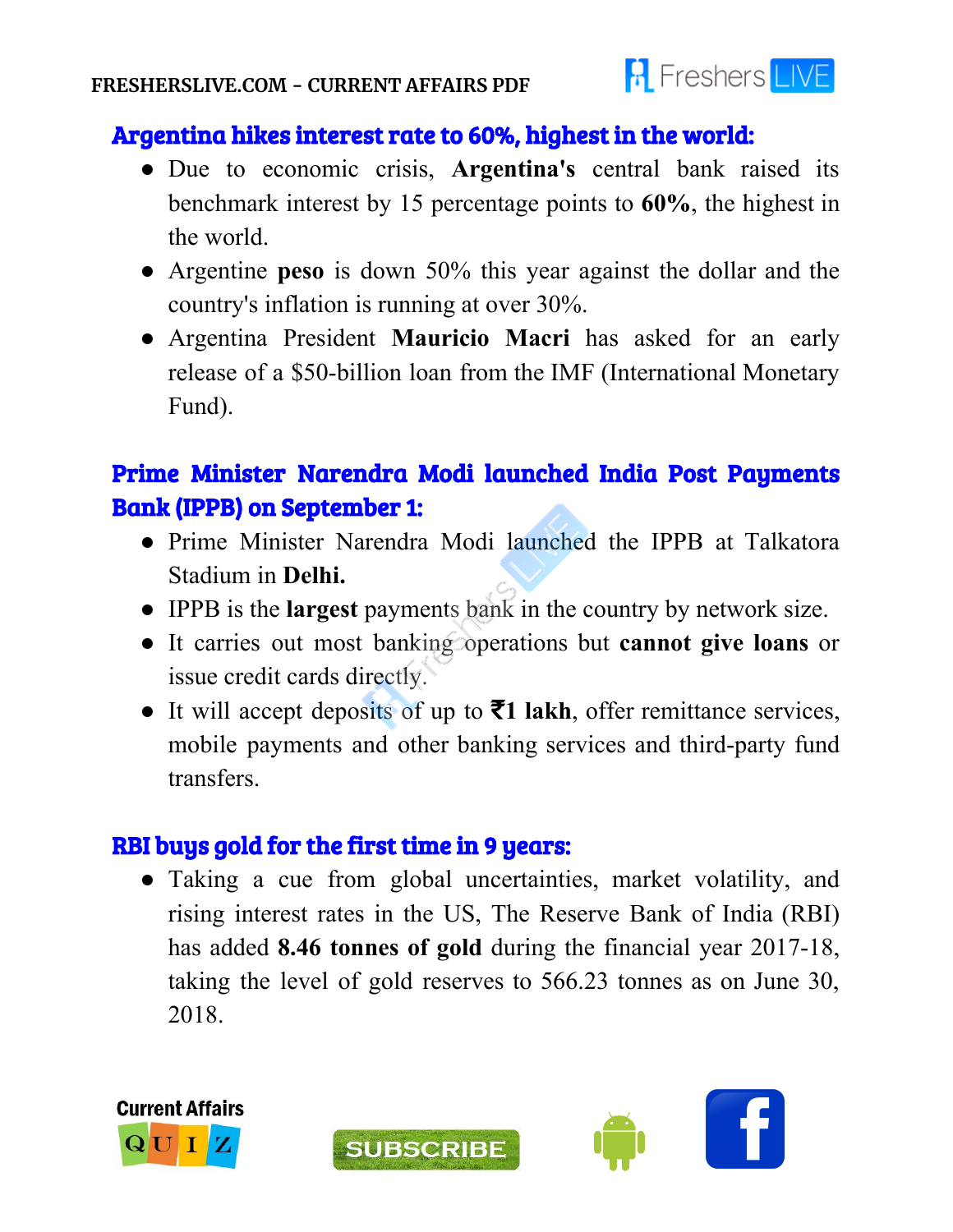

● RBI last purchased **200 tonnes** of gold from the International Monetary Fund (IMF) in November **2009**.

## Cabinet doubles Jan Dhan accounts overdraft cap to Rs 10,000:

- The government has doubled the overdraft cap from ₹**5,000 to** ₹**10,000** under the **Pradhan Mantri Jan Dhan Yojana** (PMJDY), which provides a bank account to **every individual**.
- The age limit for availing overdraft has been increased from 60 to **65 years**.
- **● About PMJDY:**
	- Pradhan Mantri Jan-Dhan Yojana was launched by **Narendra Modi-**led government in **August 2014**.
	- It was the **first big mission** launched by Modi government after it assumed office in May 2014.
	- It first aimed to provide at least one bank account for every household, along with an overdraft facility of ₹**5,000**, a RuPay debit card and a personal accident insurance of ₹**1 lakh**.

## RBI directs banks with over 10 branches to have an internal Ombudsman:

- The Reserve Bank of India asked all **scheduled commercial banks** with more than **10 branches** to appoint an internal ombudsman. It has excluded regional rural banks (RRB) from its directive.
- RBI has reviewed the arrangement and issued revised directions under **Section 35 A** of the Banking Regulation Act, **1949** in the form of Internal Ombudsman Scheme, 2018.







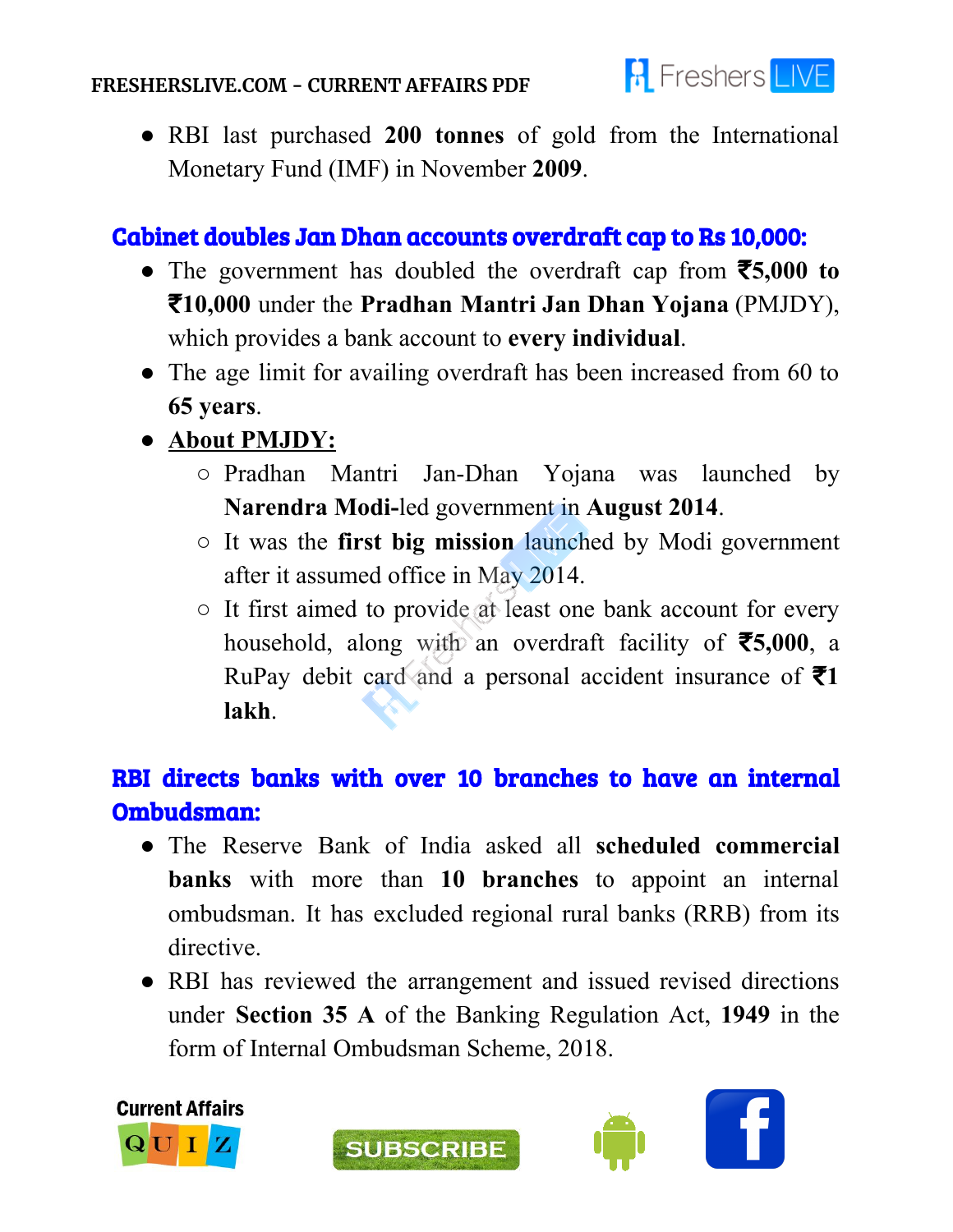

- An ombudsman is a person officially charged with investigating and **addressing public complaints** or violation of rights.
- The tenure of the IO cannot be more than **five years** and it is not open to reappointment.

## **SCIENCE & TECHNOLOGY:**

### France to collaborate on India's first human space mission 'Gaganyaan':

- **India and France** inked an agreement to collaborate on **Gaganyaan**, ISRO's first human space mission.
- ISRO and **CNES**, the French space agency, will be combining their expertise in fields of space medicine, astronaut health monitoring, life support, radiation protection, space debris protection and personal hygiene systems.
- These two space agencies also plan to work on Mars, Venus and asteroids.
- India plans to send three humans to space before **2022**. It would make India one of the four countries in the world after Russia, US and China to launch a manned space flight.

#### ISRO to launch 19 missions in just 7 months:

- Indian Space Research Organisation (ISRO) will conduct **19 missions, including 10 satellites** and nine launch vehicles, in the next seven months between September and March.
- It will include the launch of India's second moon mission **Chandrayaan-2.**





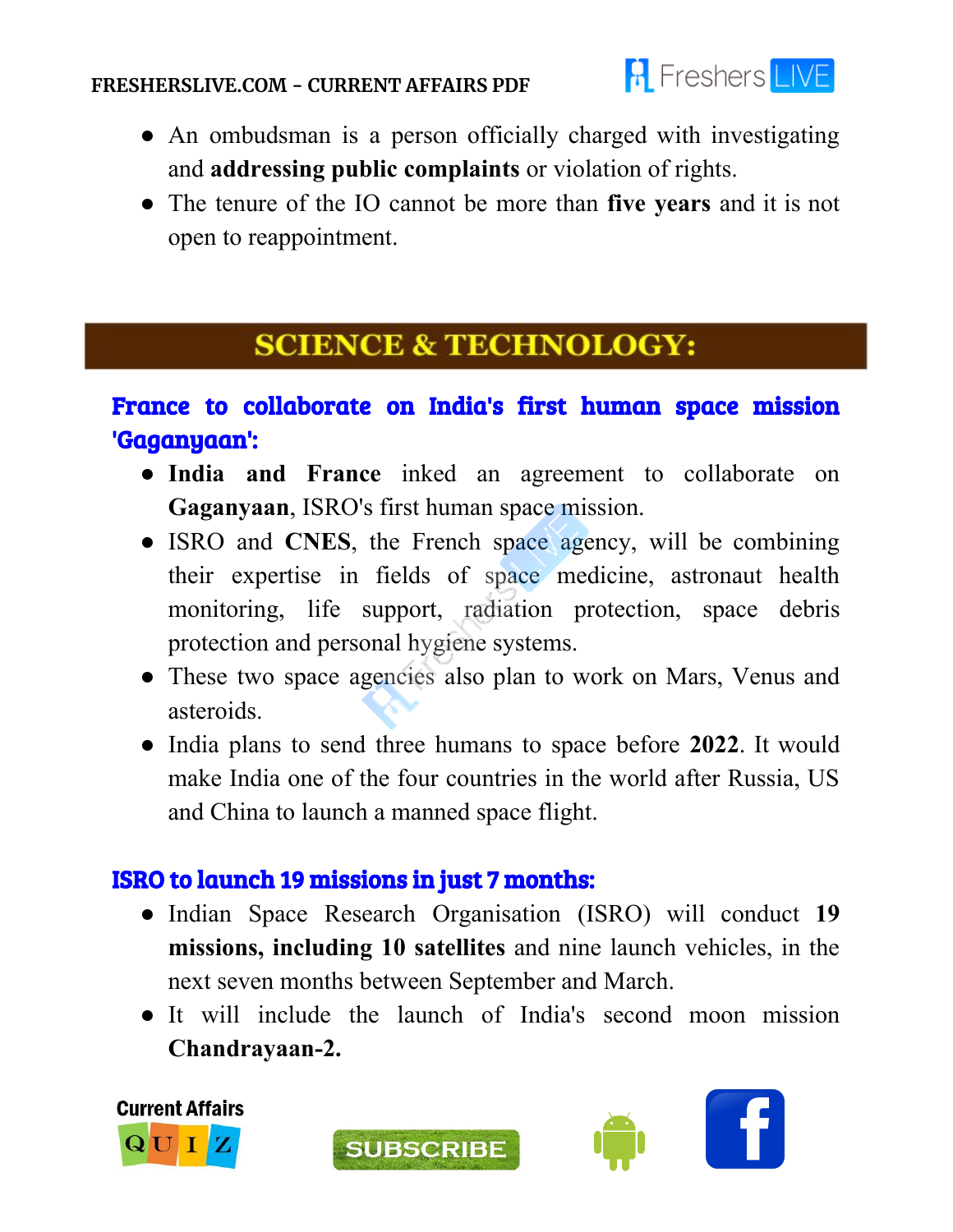

- ISRO planned to launch two satellites within 30 days consecutively for months.
- The services would be resumed on September 15 with the **PSLV C42 mission**, which will carry UK satellites - **Novasar and S1-4** as the main payload.
- Then, ISRO will launch **GSLV Mk III-D2**, also known as **'Bahubali'.**
- ISRO Chairman K Sivan.

# **AUNCHES IN EVERY 30 DAYS**

**SEPT 15: Novasar & S1-4** (UK sats; fully commercial launch of PSLV-C42)

**OCT: HySIS (Hyperspectral** imaging sat) and Gsat-29 (to be launched by heaviest rocket GSLV Mk II D2)

**NOV: Gsat-7A (Dedicated** sat for IAF) from India & Gsat-11 (heaviest sat) from French Guiana, Nov30

**DEC: Emisat from** India and Gsat-31 from French Guiana

**JAN: Chandrayaan-2** mission and Risat2-B

**FEB: Cartosat-3 (Remote** sensing sat) and NEMO-**AM** (earth monitoring & observation sat)

**MARCH: Risat-2BR1** (reconnaisance sat)

#### ISRO plans to set up its First Overseas Ground Station at North Pole:

- The ground station will augment the **Indian Remote Sensing** (Indian Remote Sensing (IRS) operations crucial not just for civilian needs like disaster management but also for the armed forces.
- However, ISRO has already two ground stations-**IMGEOS** at **Shadnagar** and **AGEOS** in **Antarctica**.



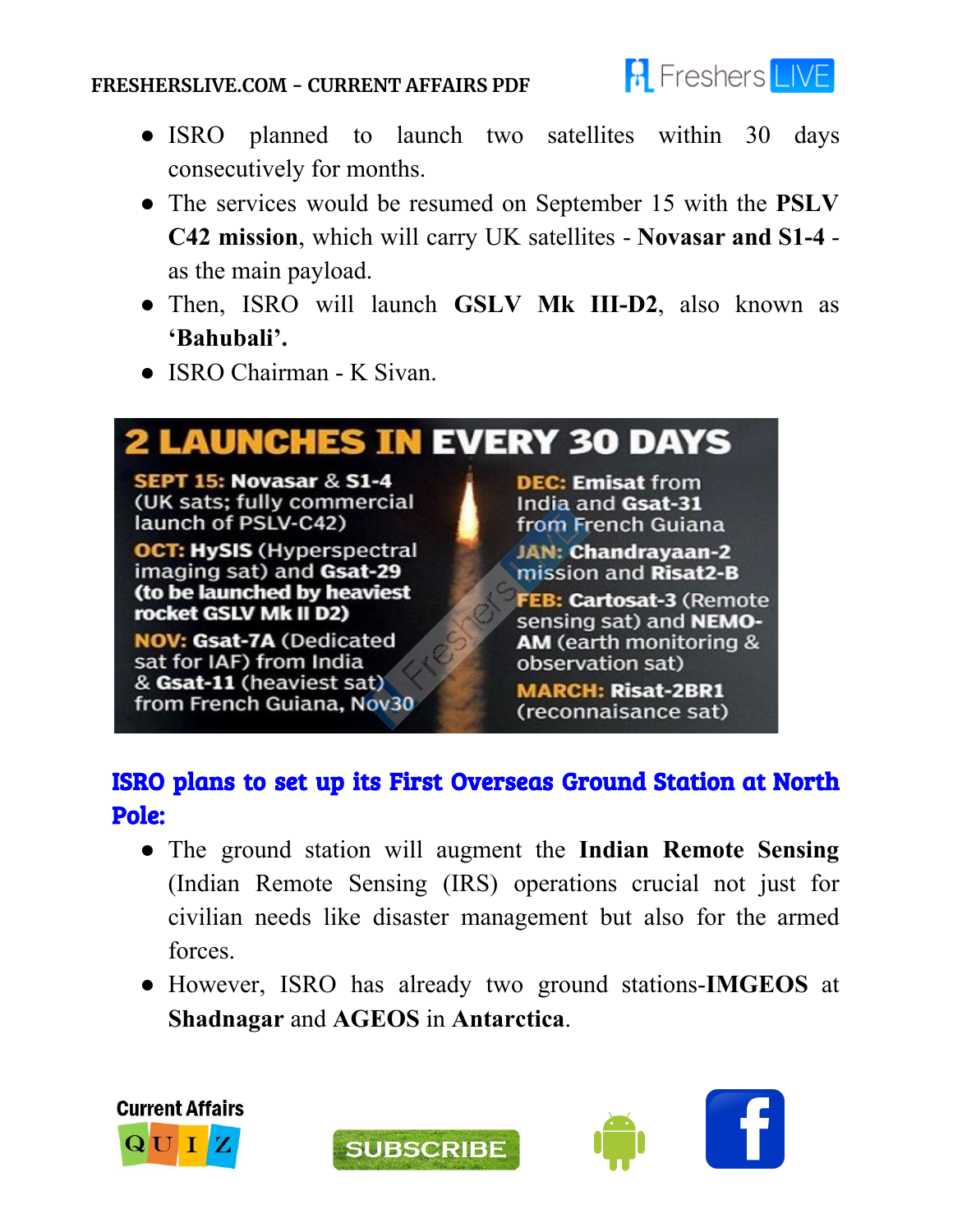## UAE revealed the names of its first 2 astronauts for the space mission:

- The **United Arab Emirates** has disclosed its first two astronauts to go on a mission to the **International Space Station**.
- Prime Minister of the United Arab Emirates Sheikh Mohammed bin Rashed al-Maktoum named the new astronauts as
	- **Hazza al-Mansouri**, 34-year-old, and
	- **Sultan al-Neyadi**, 37-year-old.
- The UAE has its sights set on space with a programme worth 20 billion dirhams i.e, \$5.4 billion.
- UAE has announced its plans to become the **first Arab country** to send an unmanned probe to orbit Mars by **2021**. The probe is named as "**Hope**".

### World's first lion cubs born via artificial insemination:

- In a world first achievement, a lioness at the **Ukutula Conservation Center and Biobank in South Africa**'s North West province has given birth to two cubs conceived via non-surgical artificial insemination, using fresh semen from an adult male lion at the same facility.
- The research is a breakthrough for **saving endangered species** like tiger and snow leopard.

#### Google launched new search engine for scientists:

● Google launched a new search engine called **'Dataset Search' ,** which works in multiple languages, to help scientists, data journalists and others find data required for their work.







**A** Freshers LIVE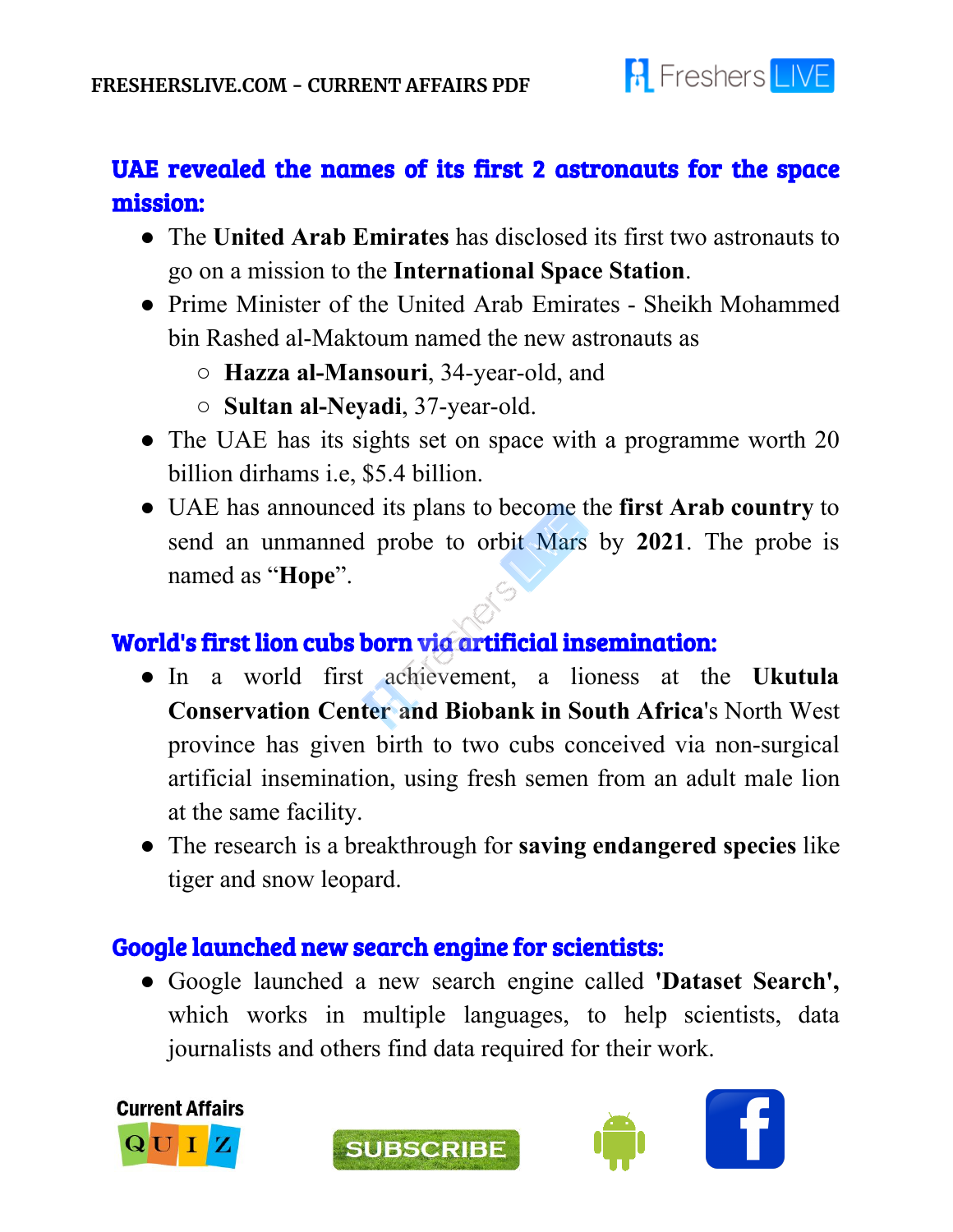

● The new search engine will work like **Google Scholar**, the company's popular search engine for academic studies and reports.

## **DEFENCE NEWS:**

## India ranks 19th in 'Theft Rankings' regarding Nuclear Materials Security:

- Nuclear Security Index (NSI) published a report on theft rankings of 'weapon-usable' nuclear materials, in which **India** holds a score of **46** out of 100. It is followed by **Pakistan** on the 20th position with 44 points.
- **Australia and Switzerland** are on the first position with a score of 94 each, followed by Canada with 89, Germany and Japan with 88 out of a total of 100.
- The report noted that except in **North Korea**, all the other countries had shown improvement in minimizing and eliminating the world's deadliest materials.

### Indian Navy beats 22 other teams to win KAKADU Cup 2018 in Australia:

- Kakadu Cup 2018 was organised by the **Australian Navy** as part of its multi-nation maritime exercise.
- **INS Sahyadri** had participated in the Kakadu Cup 2018 which involved swimming, running, crossing water and land obstacles.
- The name KAKADU is derived from **Kakadu National Park,** a protected area in the northern territory of Australia, 171 km south-east of Darwin.



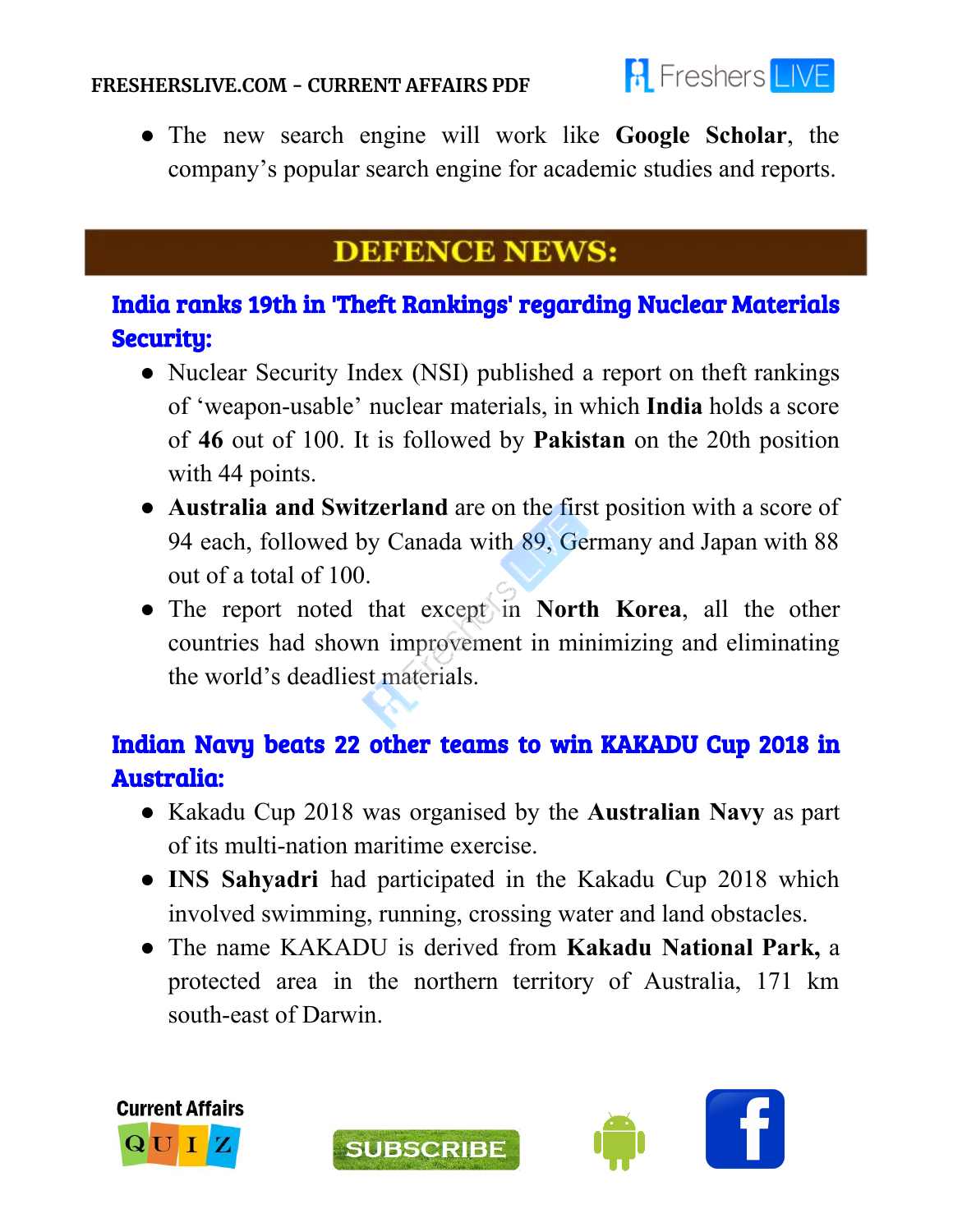

## Bangladesh Naval Ship Somudra Joy arrives at Visakhapatnam on a goodwill visit:

- **BNS Somudra Joy**, a Hamilton Class frigate commissioned on 23 December 2013, is one of the **largest** ships of the Bangladesh Navy.
- The ship earlier visited Visakhapatnam in Feb **2016** and participated in the International Fleet Review hosted by Indian Navy.

### India successfully carried out first ever mid-air refuelling of Tejas combat jet:

- A Russian-built **IL-78 MKI** tanker transferred fuel to **Tejas MK I** aircraft.
- The Indian Air Force (IAF) currently operates nine Tejas fighters built to an Initial Operating Clearance (IOC) standard. These jets are being flown by No. 45 Squadron, the Flying Daggers, based at Sulur Air Force Station in Tamil Nadu.

#### Indo-Kazakhstan joint military exercise KAZIND 2018:

- KAZIND 2018 will be held in **Otar region**, Kazakhstan from 10 to 23 September 2018.
- This is the **third** joint military exercise between the two countries.
- The second edition of the KAZIND exercise was held in India in 2017.
- **Aim**:- To build and promote bilateral Army to Army relations and also exchange skills and experiences between Kazakhstan Army and the Indian Army.



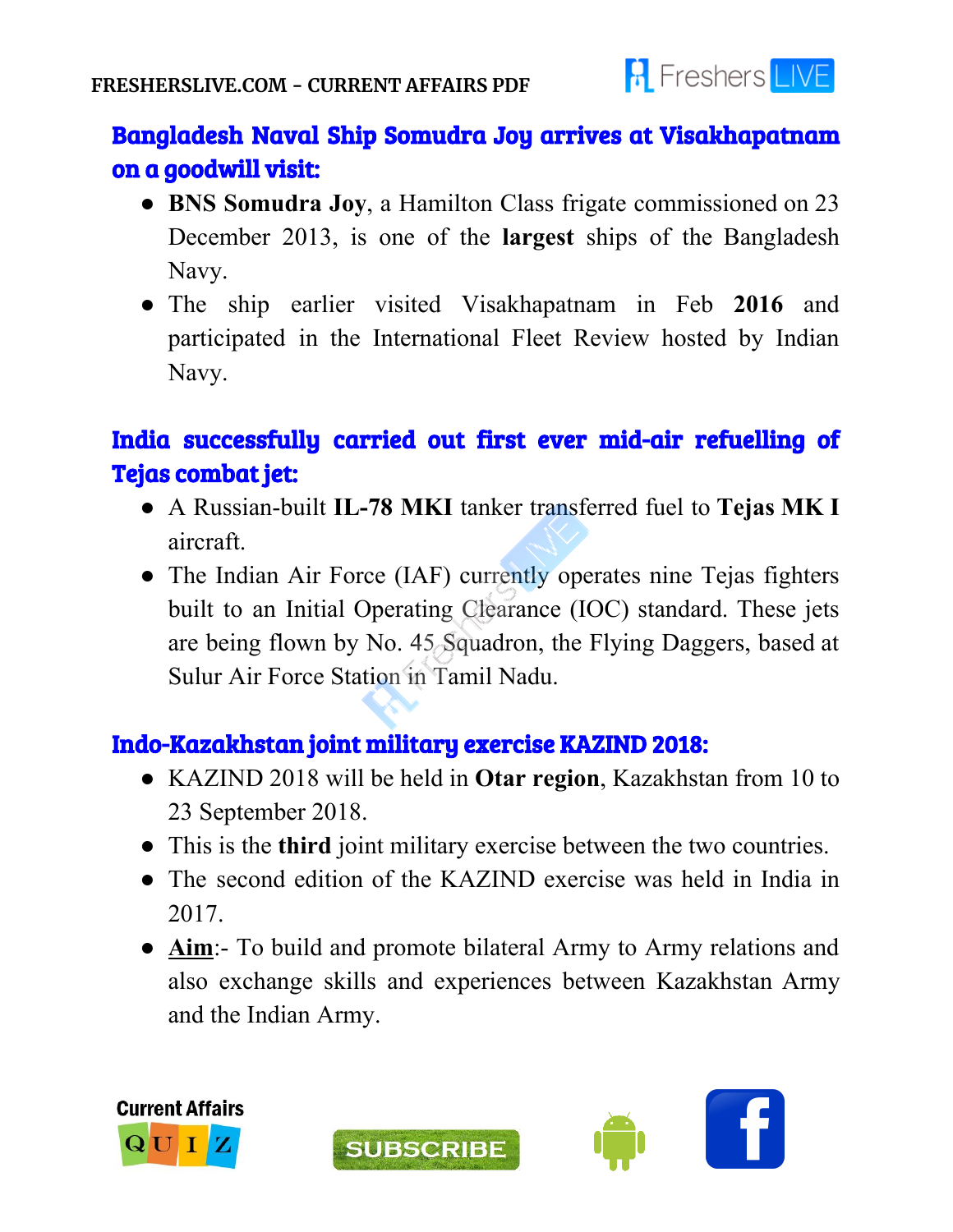

## India-Sri Lanka Joint Naval Exercise SLINEX-2018 began in Sri Lanka:

- The **sixth** edition of **SLINEX** 2018 held at Trincomalee from September 7 to 13.
- Indian Naval Ships **Kirch, Sumitra and Cora Divh** are taking part in the exercise.
- SLINEX series of bilateral **maritime** exercises were initiated in **2005** and were initially held every two years.
- It has been converted to an annual event from this year onwards.
- This comes even as the Indian Navy is participating in Exercise **KAKADU** off Darwin, **Australia**.
- KAKADU, a biannual joint exercise, this year involves **27 nations** and India is represented by **INS Sahyadri**. The ship was deployed in the South China Sea and Pacific Ocean for over four months, which included representing the Navy in multinational exercises MALABAR 18 at Guam and RIMPAC 18 at Hawaii.

# **AWARDS:**

## Two Indians, Bharat Vatwani and Sonam Wangchuk, received Magsaysay Award:

- **Bharat Vatwani** and **Sonam Wangchuk** are among six individuals who received this year's **Ramon Magsaysay Award**, popularly known as **Asia's Nobel Prize**.
- The other recipients of the award are
	- ♦ Youk Chhang,
	- ♦ Filipino Howard Dee,

**Current Affairs** 

Ĩ



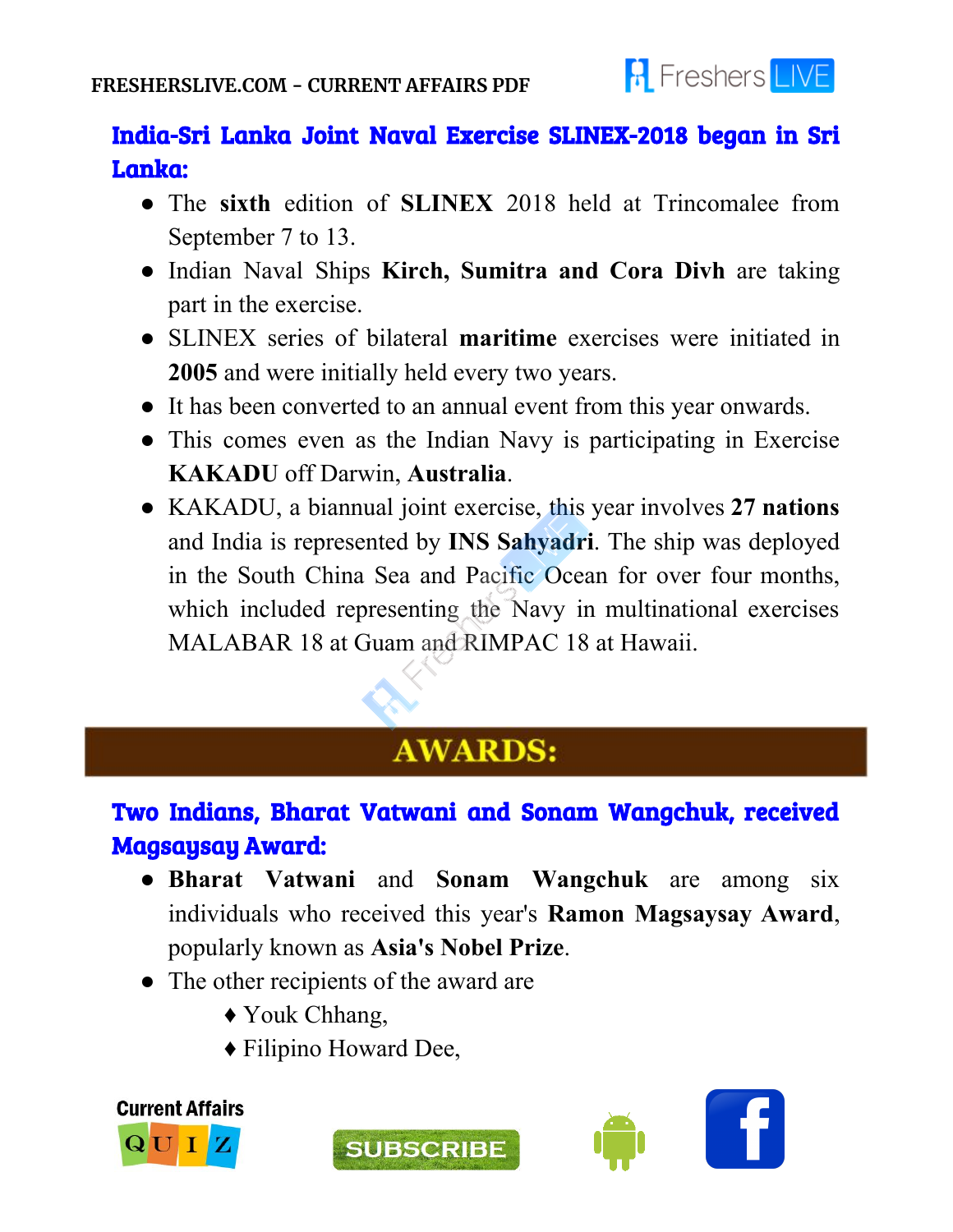

- ♦ Vietnam's Vo Thi Hoang Yen and
- ♦ East Timore's Maria de Lourdes Martins Cruz.

#### Luka Modric was awarded the UEFA Player of the Year:

- **Luka Modric** of Real Madrid and Croatia was awarded the **UEFA** (Union of European Football Associations) **Player of the Year** (2017-2018)**.**
- The 32-year-old helped Real Madrid won the Champions League for a third season running and then led **Croatia** to the World Cup final.
- **Cristiano Ronaldo** was awarded in the last year (2016-2017).

#### Ulka Maha conferred with Praful Bidwai memorial Award 2018:

- **Ulka Mahajan** is one of the three founders of Sarvahara Jan Andolan.
- The Praful Bidwai Memorial Award, instituted in the memory of journalist and social activist who died in Amsterdam in **2015,** and was committed to radical social transformation, justice for all and gender equality, seeks to recognise the efforts of individuals and institutions that strive for similar ends.

#### Nehal Chudasama to represent India in Miss Universe 2018:

● Mumbai-based Nehal Chudasama had won the **Yamaha Fascino Miss Diva Universe India 2018** title to become the representative of India at Miss Universe 2018 that will be held at **Bangkok** in December.



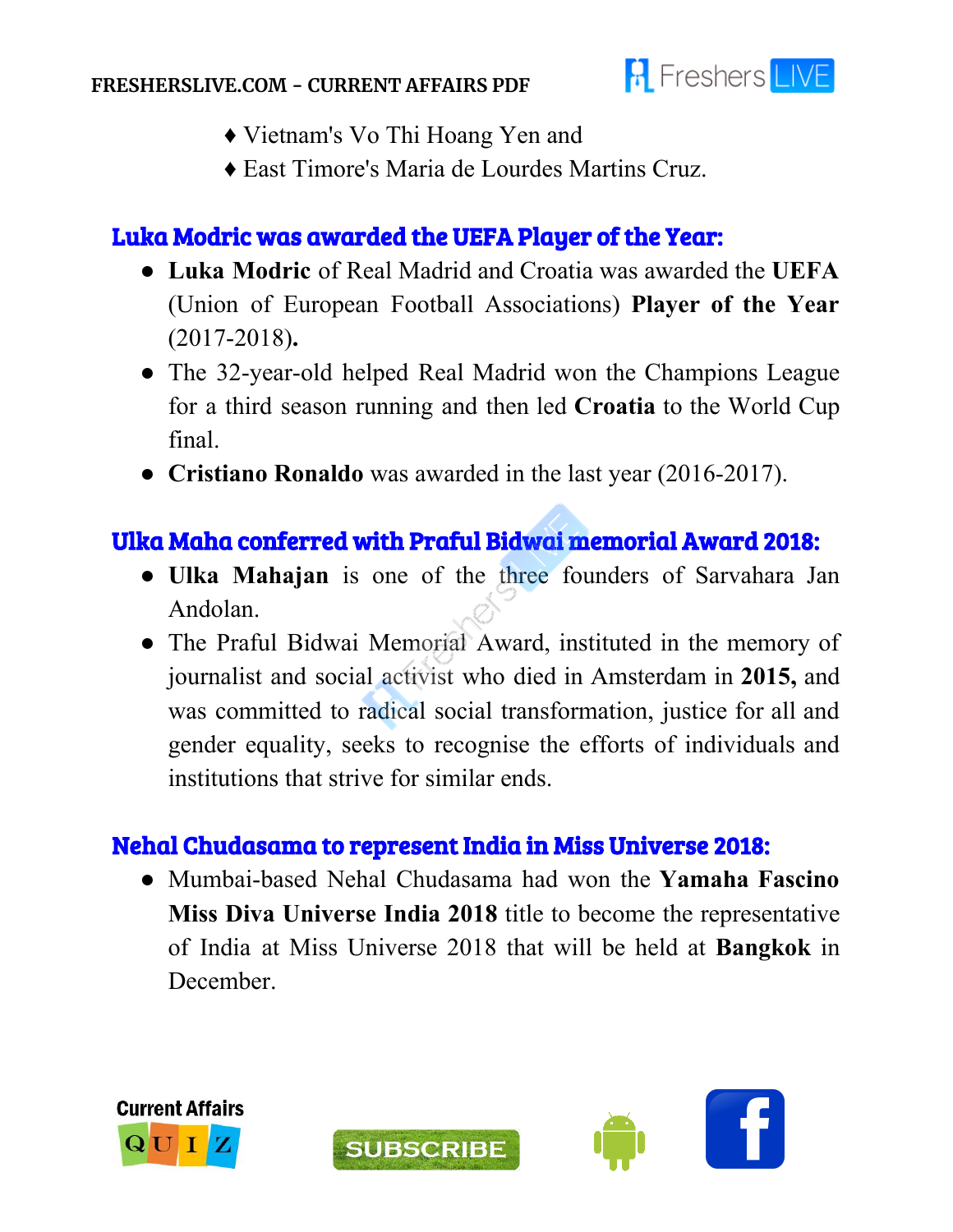

● While Indore's **Aditi Hundia** was crowned Yamaha Fascino Miss Diva **Supranational** 2018, Lucknow's **Roshni Sheoran** was crowned Yamaha Fascino Miss Diva 2018 **Runner-Up**.

# APPOINTMENTS/RESIGNATIONS:

#### Pakistan gets its first woman High Court Chief Justice:

- Justice **Syeda Tahira Safdar** was sworn in as the first woman Chief Justice of a Pakistani High Court.
- Safdar, who took over as the **Chief Justice of the Balochistan High Court**, is also the first woman civil judge in the province.
- She was part of a three-judge special court hearing the treason case against former President **Pervez Musharraf**.

### Dipak Misra recommends Ranjan Gogoi as next Chief Justice of India:

- Present Chief Justice of India (CJI) Dipak Misra, who is set to retire from the post on October 2 this year, recommended senior Supreme Court judge **Ranjan Gogoi** to be the **next** Chief Justice of India.
- Justice Ranjan Gogoi who hails from **Assam** was appointed as a judge in Gawahati High Court on February 28, 2001. He later became the Chief Justice of the Punjab and Haryana High Court on February 12, 2011. Then he elevated to the **Supreme court** in April **2012**. Justice Gogoi is slated to retire on November 17, 2019.



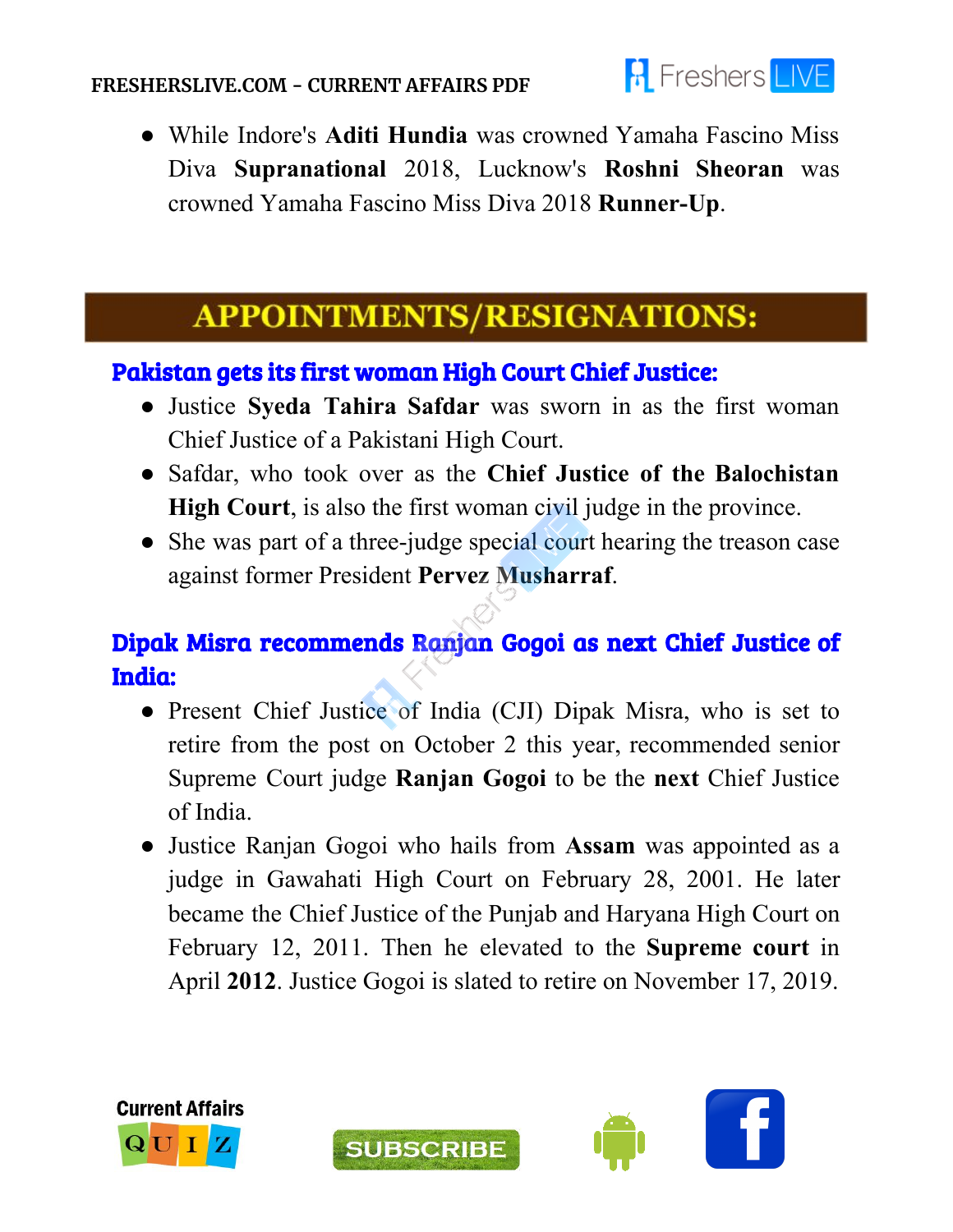

### Sunil Mehta elected as New chairman of Indian Bank's Association for 2018-19:

- Sunil Mehta serves as the Managing Director (MD) and Chief Executive Officer (CEO) of **Punjab National Bank.**
- **Dina Bandhu Mohapatra**, Managing Director & CEO, Bank of India, was elected as the body's **Deputy** Chairman.
- **Shyam Srinivasan**, Managing Director & CEO, Federal Bank and **Rajnish Kumar,** Chairman, State Bank of India, continue to be Deputy Chairmen.

#### Twitter India Director Taranjeet Singh quits:

- Taranjeet Singh, who was elevated as Twitter's Country **Director** for India in **May 2017**, has quit the company. He worked for Twitter India for close to **four** years.
- **Balaji Krish,** Twitter's Global Head of Revenue Strategy and Operations, will become the interim country head.

## Dr Poonam Singh Nominated For 2nd Term As Regional Director WHO South-East Asia:

- Dr **Poonam Khetrapal Singh** unanimously re-elected as Regional Director for another **five-year** term beginning February 2019.
- She is the first woman to have been elected to the position of Regional Director for WHO South-East Asia Region after an illustrious career in the Indian civil service, World Bank and WHO.
- **● About World Health Organisation:**



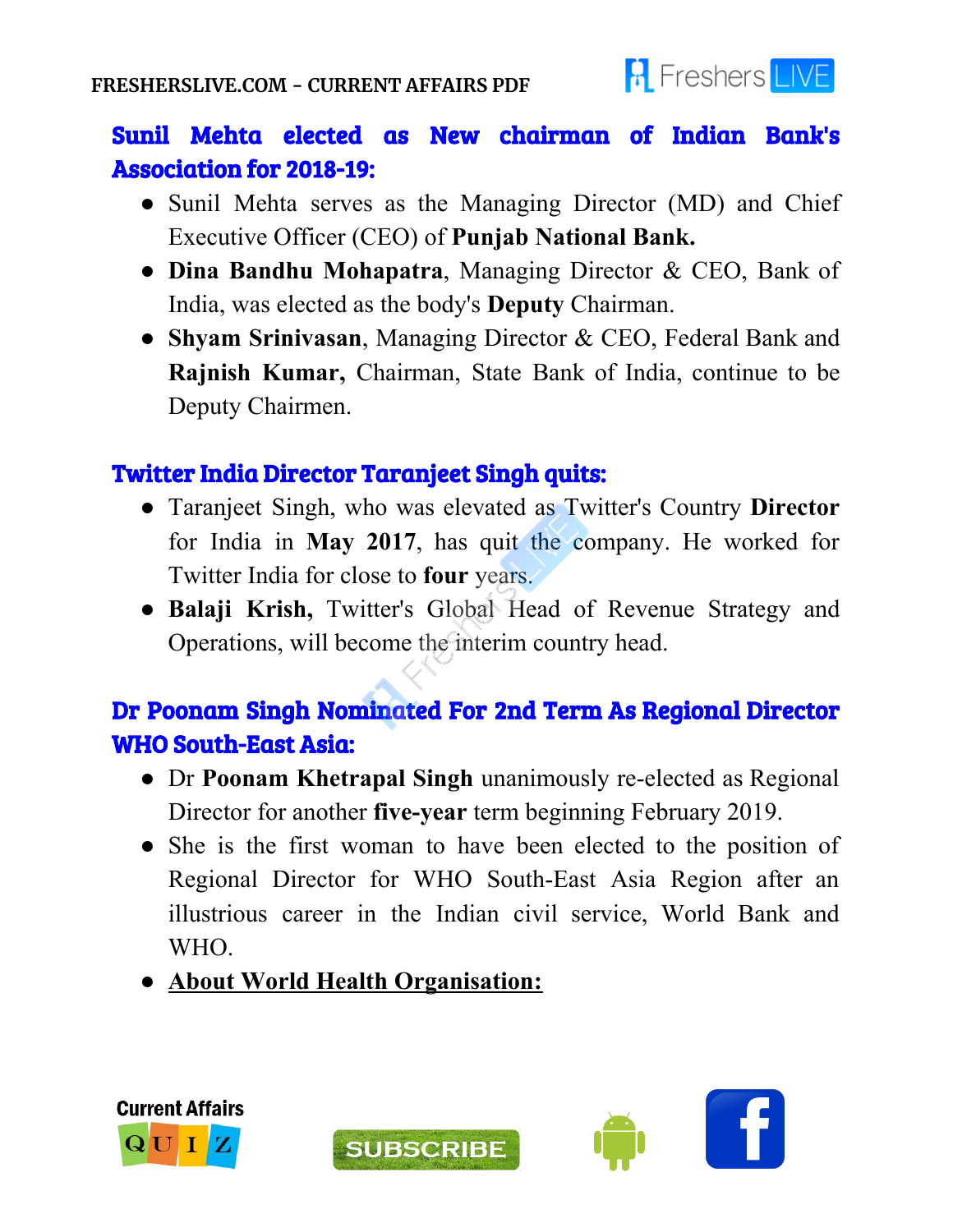

- World Health Organization is a specialized agency of the United Nations that is concerned with international public health.
- It has 11 Member States.
- Established on 7th April 1948.
- Headquartered in Geneva, Switzerland.

### China's richest man Jack Ma retires from Alibaba at 54:

- Chinese billionaire and **Alibaba** Co-founder **Jack Ma** step down from the post of Executive Chairman to pursue philanthropy in education.
- Ma, a former English teacher who co-founded Alibaba in **1999**, has a fortune of about \$40 billion.
- He will be succeeded by the current CEO **Daniel Zhang**.

## Amitabh Chaudhry of HDFC Life appointed as CEO & MD of Axis Bank:

- He will take over as Axis Bank's MD & CEO for **3 years** from January 1, 2019 and will remain in office till December 31, 2021.
- Chaudhry will replace outgoing MD & CEO **Shikha Sharma** whose term ends on December 31.
- Chaudhry has been associated with HDFC Life since January 2010 and had earlier held senior management positions in Bank of America, Calyon Bank and Infosys BPO.

#### SBI appointed Anshula Kant as Managing Director:

● Anshula Kant is at present the **Deputy** Managing Director and Chief Financial Officer (CFO) of SBI.







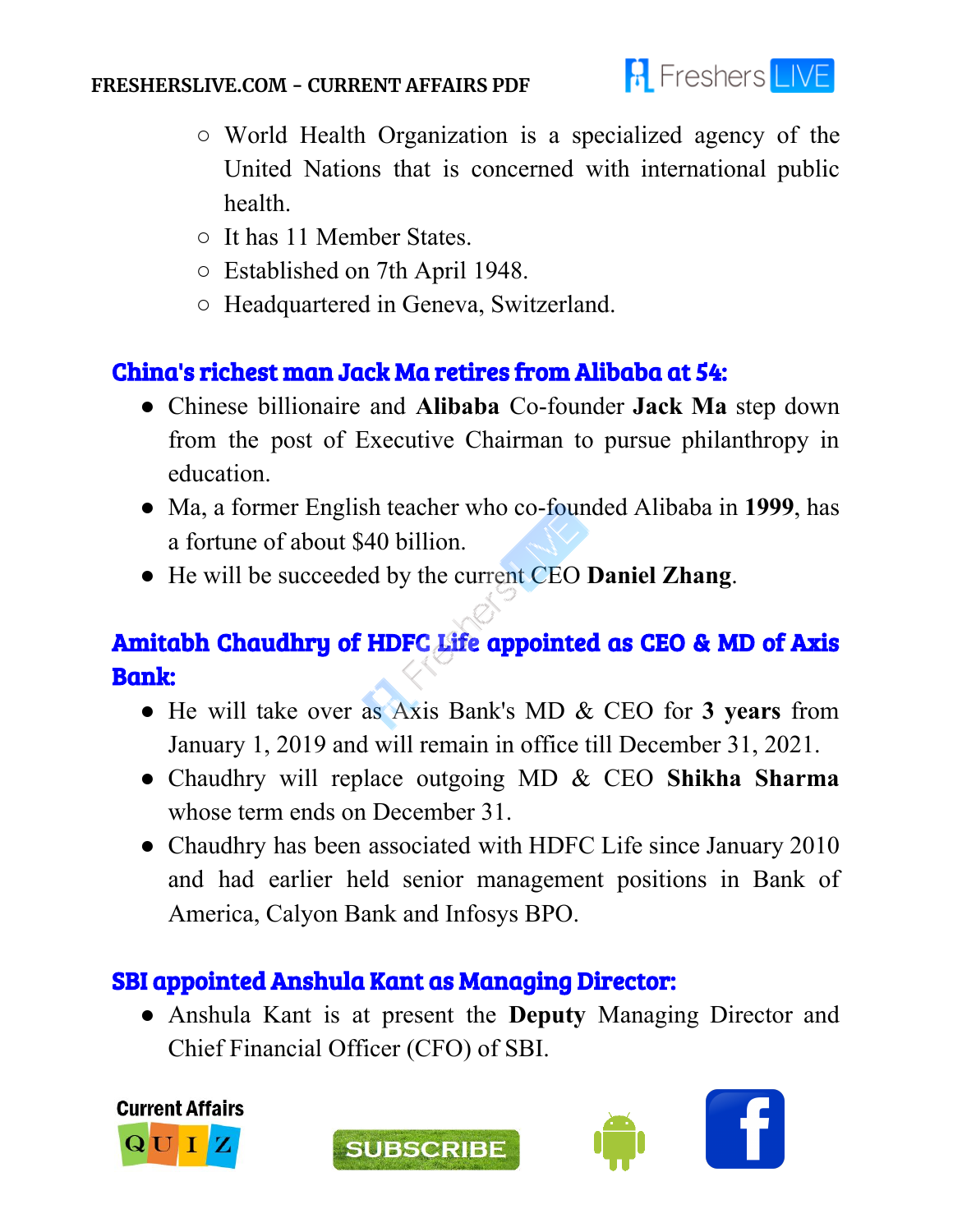

- SBI's MD post fell vacant after resignation of **B Sriram**, who took over as the MD and CEO of IDBI Bank.
- With this appointment SBI now has **four MDs**, the other 3 MDs are PK Gupta, DK Khara and Arijit Basu.

# **SPORTS NEWS:**

## Rikako Ikee who bagged 6 golds named 2018 Asiad's Most Valuable Player:

- Japanese swimmer Rikako Ikee (18-year-old), who bagged **six gold** and **two silver** medals at the Asian Games 2018, has been named as the quadrennial event's **Most Valuable Player**.
- She became the **first female** athlete to bag the award in the history of Asian Games.
- Ikee also received a cheque of \$50,000 (₹35.5 lakh).

### Anjum, Apurvi become first set of Indian shooters to secure quota places for 2020 Olympics:

- **Anjum Moudgil and Apurvi Chandela** achieved this by winning a silver and finishing fourth respectively in the women's 10m air rifle event of the **ISSF World Championship** on September 3, 2018.
- The International Shooting Sport Federation's (**ISSF**) premier tournament assumes added significance as it is the **first Olympic quota event** for the 2020 **Tokyo** Games, offering as many as 60 berths across 15 events.



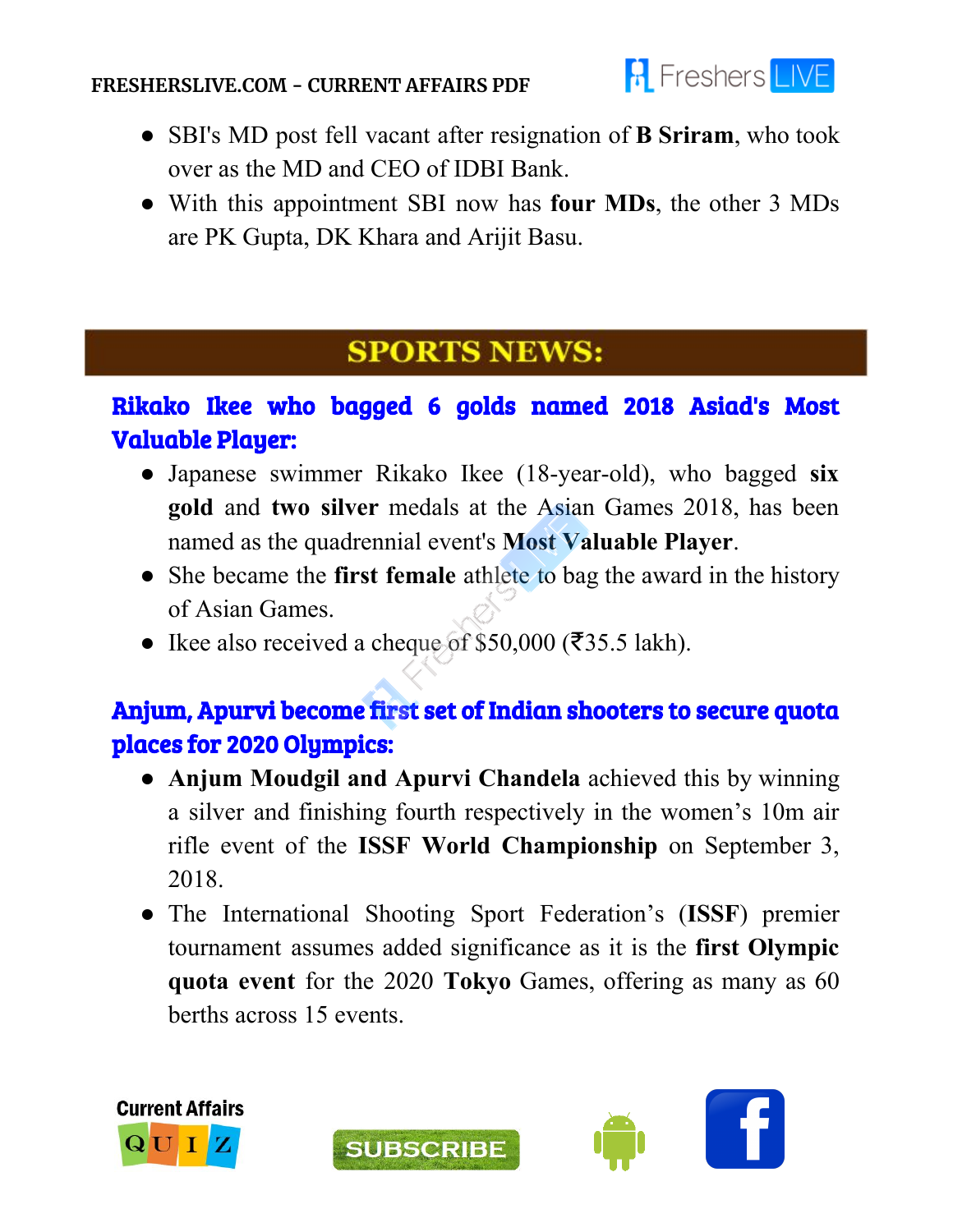

#### Lucknow to host 1st International cricket match after 24 years:

- Lucknow's **Ekana International Cricket Stadium** is set to host its first international cricket match as the stadium has been announced as the venue for the second T20I between **India and West Indies** on November 6.
- West Indies' tour of India, which consists of two Tests, five ODIs, and three T20Is begins on October 4.

#### Novak Djokovic Won US Open Tennis Men's Singles Title:

- He defeated **Juan Martin del Potro** of Argentina.
- It was Djokovic's 14th Grand Slam title and the third US Open title.
- Further, he became the seventh man to win US Open singles title at least thrice in the Open Era.

## Naomi Osaka defeated Serena Williams to win U.S Open Tennis women's Singles Title:

● Naomi Osaka became the **first Japanese** woman to win a Grand Slam title after she registered an emphatic win over Serena Williams in the finals of the U.S Open.

### Triple jumper Arpinder Singh creates history by becoming first Indian to win a medal in IAAF Continental Cup:

- He clinched a **bronze** with a modest effort of 16.59m.
- Arpinder had won a gold in the Asian Games in Jakarta.





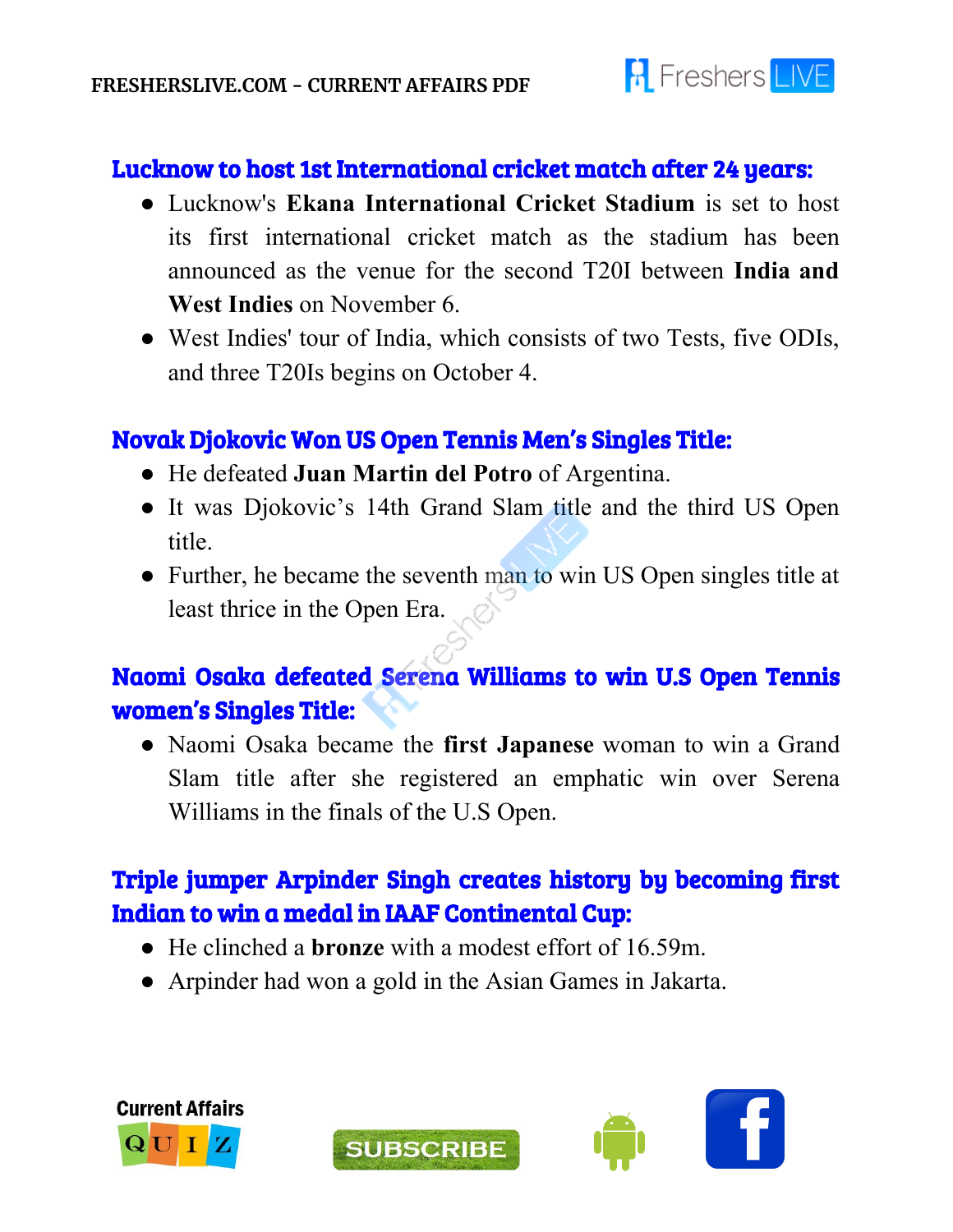

# **VISITS:**

#### President Ram Nath Kovind on a 3-nation tour from September 2 - 9:

- On September 2, President **Ram Nath Kovind** embarked on a 8 day three-nation tour to Europe - **Cyprus, Bulgaria and the Czech Republic**.
- Cyprus is the **eighth** largest investor in India with a cumulative investment of over \$9.2 billion.
	- ♦ Cyprus President Nicos Anastasiades
	- ♦ Bulgarian president Radev and Prime Minister Boyko Borissov.
	- ♦ Czech President Milos Zeman and Prime Minister Andrej Babis

# **Other important Current Affairs - Headlines:**

- ★Binoy Kumar assumed Charge Of Secretary In Steel Ministry.
- ★Indian boxer **Mary Kom** signed as brand **ambassador by BSNL** for 2 years.
- ★For the first time, US India Business Council (USIBC) organised 2-day **India Idea Summit** in **Mumbai.** The theme of the conference is 'US and India connecting our future'.
- ★India Blue defeated India Red and won 57th **Duleep Trophy**.





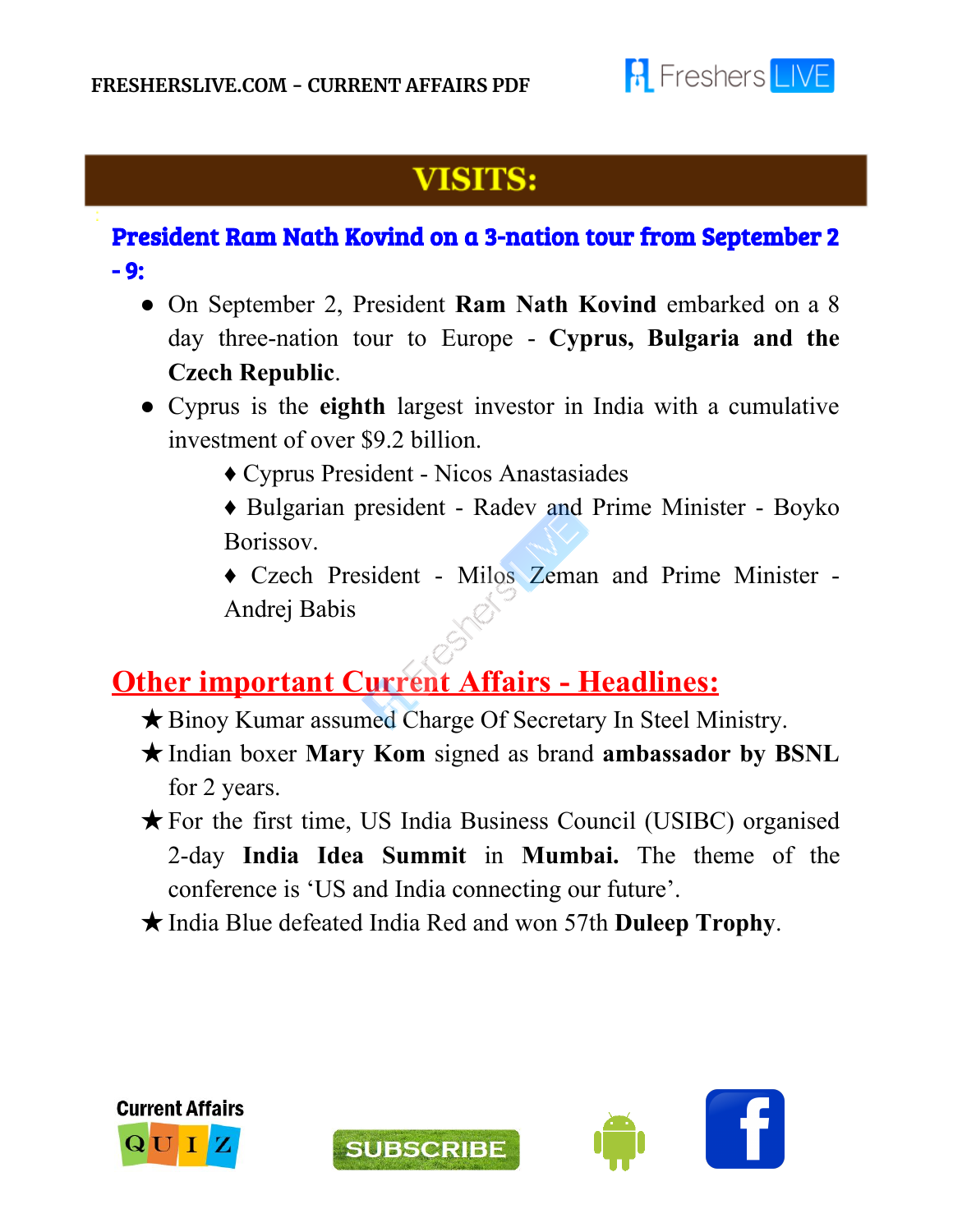

# **QUIZ CORNER:**

- **1) Who is awarded as the UEFA Player in the Year (2017-2018)?**
- **A. Luka Modrić**
- **B. Cristiano Ronaldo**
- **C. Franck Ribéry**
- **D. Lionel Messi**

**Answer:- A**

**2) How much amount has been pledged by Germany to India for Clean Ganga Mission?**

Freshers

**A. Rs 890 crore**

**B. Rs 990 crore**

**C. Rs 790 crore**

**D. Rs 590 crore**

**Answer:- B**

**3) Due to economic crisis, Argentina raised its benchmark interest by 15 percentage points to \_\_\_\_\_\_, the highest in the world. A. 65% B. 50% C. 55% D. 60%**

**Answer:- D**





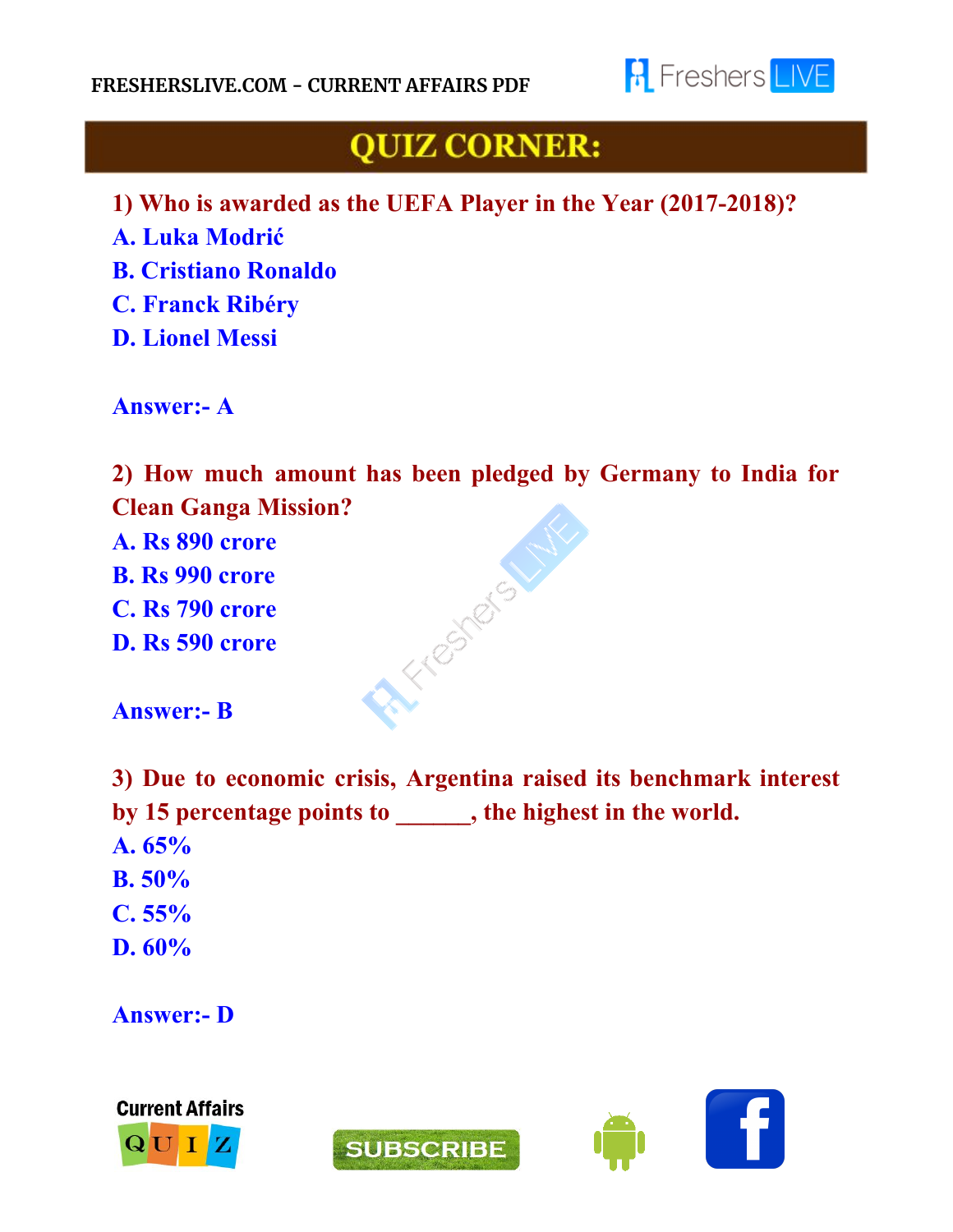

**4) Who has been recommended as the next Chief Justice of India, by Dipak Misra? A. Uday U. Lalit B. Ranjan Gogoi C. Sharad Arvind Bobde D. N. V. Ramana**

**Answer:- B**

**5) Rikako Ikee (18-year-old) has been named as the Most Valuable Player of Asian Games 2018. Which country does she belong to?**

Fresheis Life

**A. China**

- **B. Indonesia**
- **C. Japan**
- **D. Thailand**

**Answer:- C**

**6) Which country remained the top source of Foreign Direct Investment (FDI) into India in 2017-18?**

- **A. Sri Lanka**
- **B. Mauritius**
- **C. Singapore**
- **D. Maldives**

**Answer:- B**







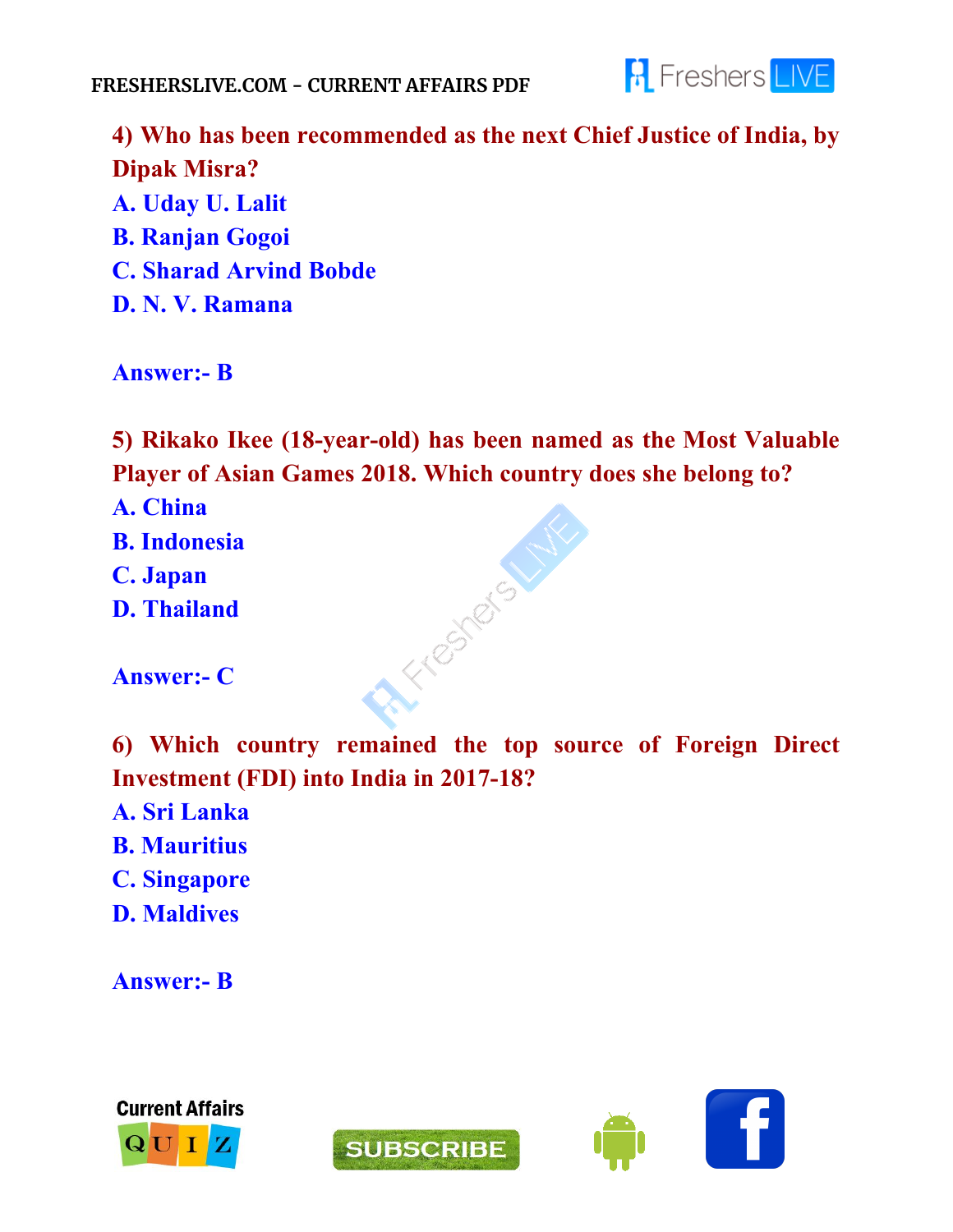

**7) For the first time in independent India, Census 2021 will collect data on \_\_\_\_\_.**

**A. OBC**

**B. Disability status**

- **C. Mother tongue**
- **D. Worker/non –worker status**

**Answer:- A**

**8) With which company did Wipro sign a \$1.6 billion contract for 10 years?**

- **A. Alight Solutions LLC**
- **B. Upp Technology**
- **C. Abbott Solutions Ltd**
- **D. Mondel Az International**

**Answer:- A**

**9) Two Indians who received this year's Ramon Magsaysay Award are:**

**A. Gethsie Shanmugam and Abdon Nababan**

**B. Sanjiv Chaturvedi and Anshu Gupta**

- **C. TM Krishna and Bezwada Wilson**
- **D. Bharat Vatwani and Sonam Wangchuk**

**Answer:- D**







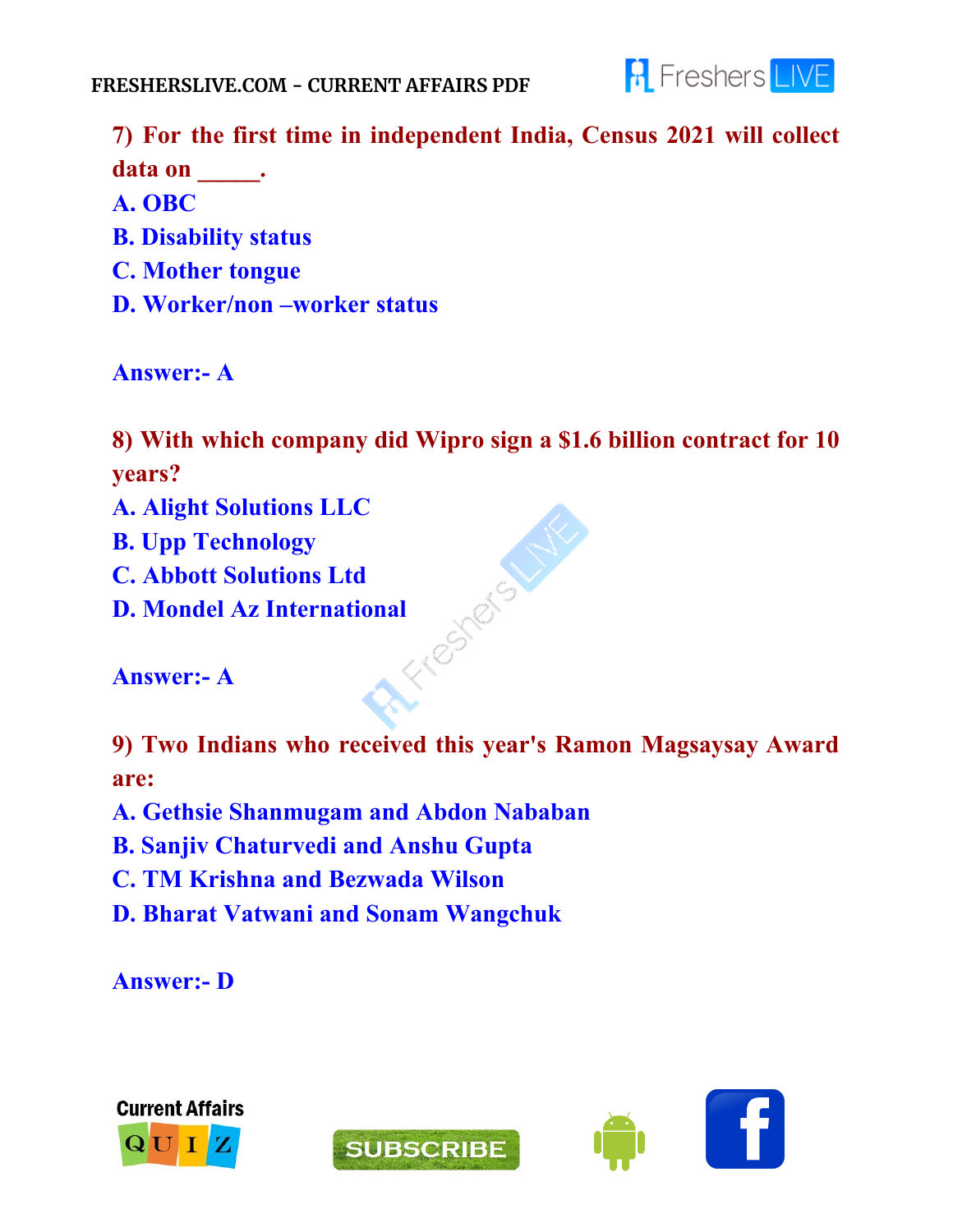

**10) Who has been elected as New chairman of Indian Bank's Association (IBA) for 2018-19? A. Sunil Mehta B. Dina Bandhu Mohapatra C. Rajnish Kumar D. Shyam Srinivasan**

**Answer:- A**

**11) 'Alaknanda' is the first five-star luxury cruise in \_\_\_\_\_.**

- **A. Vishakapatnam**
- **B. Kolkata**
- **C. Varanasi**
- **D. Mumbai**

**Answer:- C**

Freshers Lyn **12) On September 2, President Ram Nath Kovind embarked on a 8 day three-nation tour to Cyprus, Bulgaria and \_\_\_\_\_\_. A. Malta B. Czech Republic C. Greece D. Ukraine**

**Answer:- B**

**13) How much tonnes of gold has been added by the Reserve Bank of India (RBI) during the financial year 2017-18?**







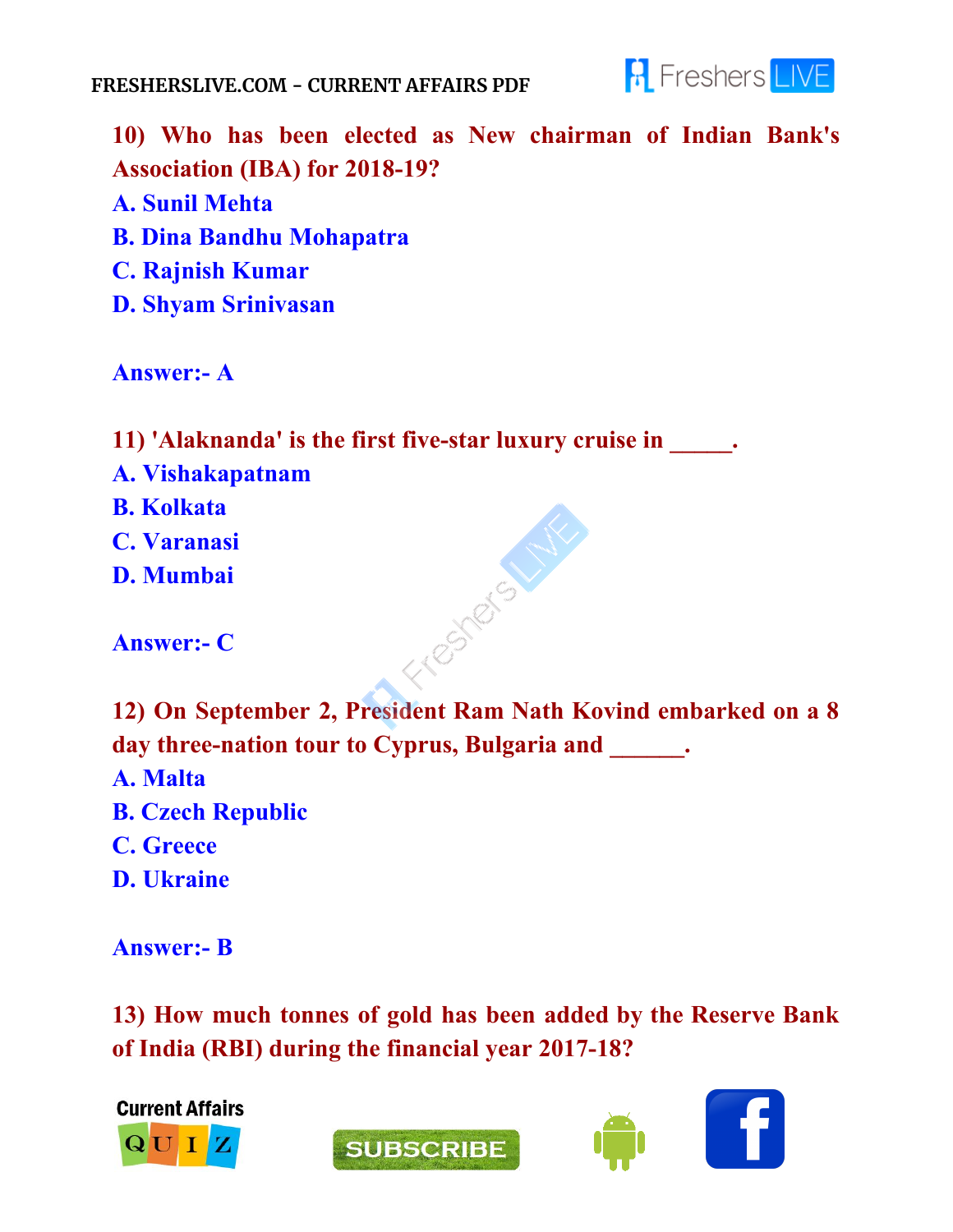

**A. 5.37 tonnes B. 6.28 tonnes C. 7.82 tonnes D. 8.46 tonnes**

**Answer:- D**

**14) Which party won Karnataka urban body polls that were held for 2,662 seats on August 31? A. Janata Dal (Secular) B. Bharatiya Janata Party (BJP) C. Indian National Congress (INC)** RefSLY **D. Karnataka Janata Paksha**

**Answer:- C**

**15) Which company becomes 2nd Indian company to cross** ₹**8 trillion (Rs 8 lakh crore) in market capitalisation after Reliance? A. HCL Technologies B. Bharti Airtel C. Infosys D. Tata Consultancy Services**

**Answer:- D**

**16) The Indian Navy has defeated teams from 22 other nations to win Kakadu Cup 2018 which was organised by the \_\_\_\_\_. A. Egyptian Navy**

**Current Affairs QUI** 





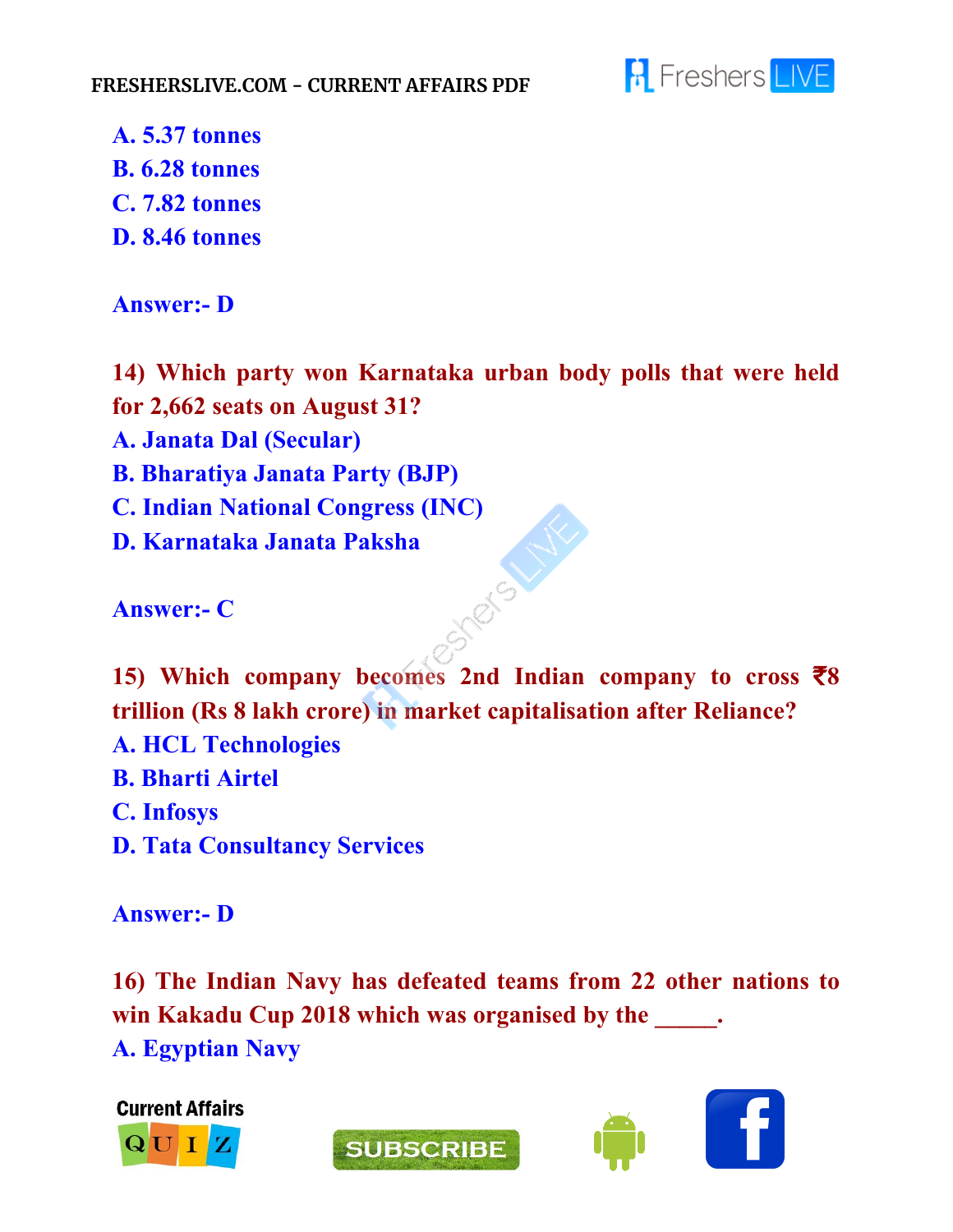



**B. Iranian Navy C. Australian Navy D. Russian Navy**

**Answer:- C**

**17) World's first lion cubs born via artificial insemination in \_\_\_\_\_. A. South Africa B. Kenya**

**C. Zimbabwe**

**D. Mozambique**

**Answer:- A**

**18) Which of the following book is the compilation of the speeches made by PM Narendra Modi?**

**A. Abode of Love B. Jyotipunj C. Exam warrior D. Setubandha**

**Answer:- C**

**19) Which company became the 2nd publicly traded US company to hit \$1 trillion in market capitalisation after iPhone maker Apple? A. Walt Disney B. Microsoft C. Facebook**

**Current Affairs** QUI



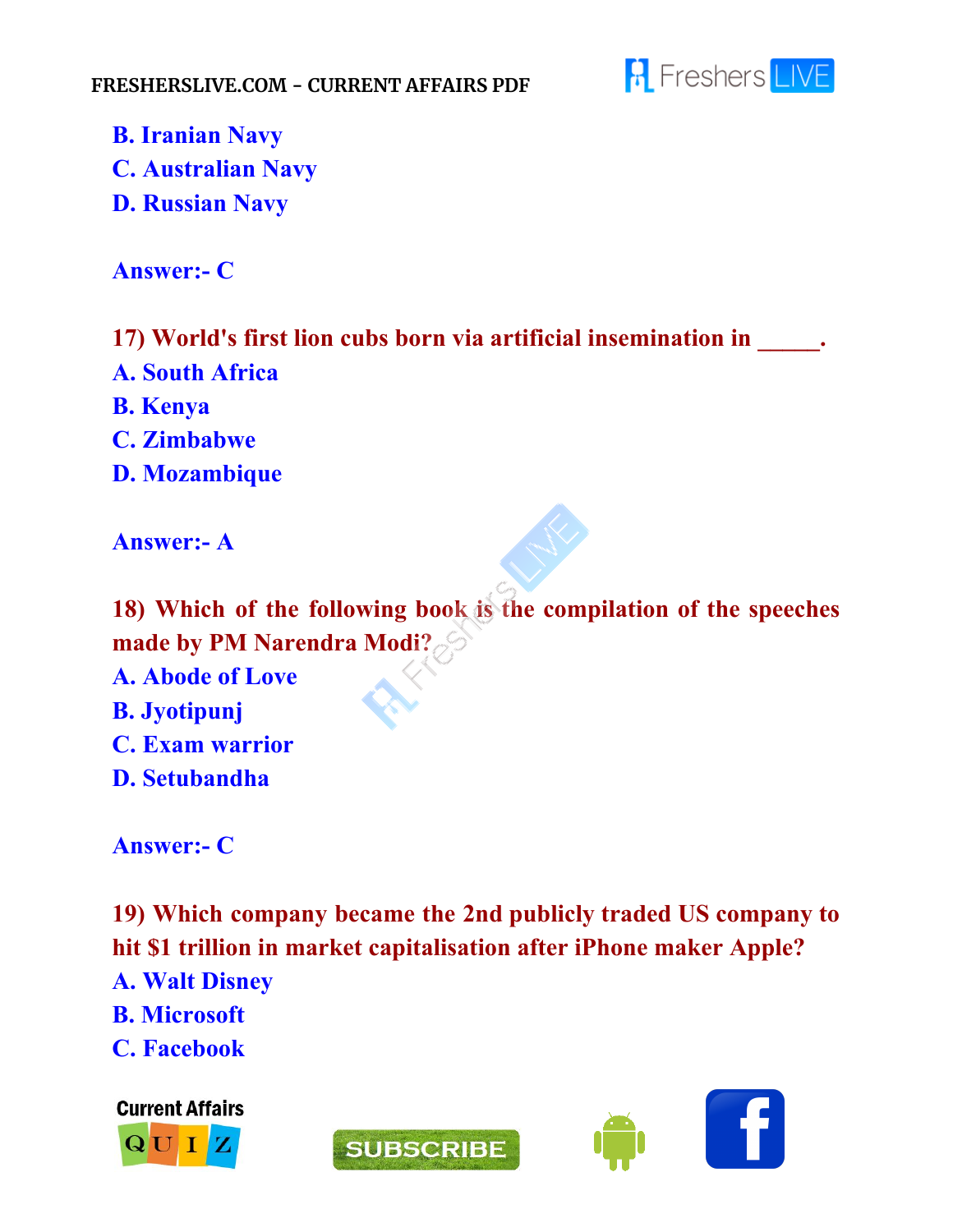

**D. Amazon**

**Answer:- D**

**20) From October 4, India will play two Tests, five ODIs and three T20Is against \_\_\_\_\_. A. West Indies B. Zimbabwe C. England D. Australia**

**Answer:- A**

**21) Who is the elected as the President of Pakistan?**

- **A. Imran Khan**
- **B. Arif Alvi**

**C. Maulana Fazlur Rehman**

**D. Aitzaz Ahsan**

**Answer:- B**

**22) Which state Government provides Free Mobile Phones to Women of Below Poverty Line (BPL) Families?**

- **A. Bihar**
- **B. Tamil Nadu**
- **C. Kerala**
- **D. Rajasthan**







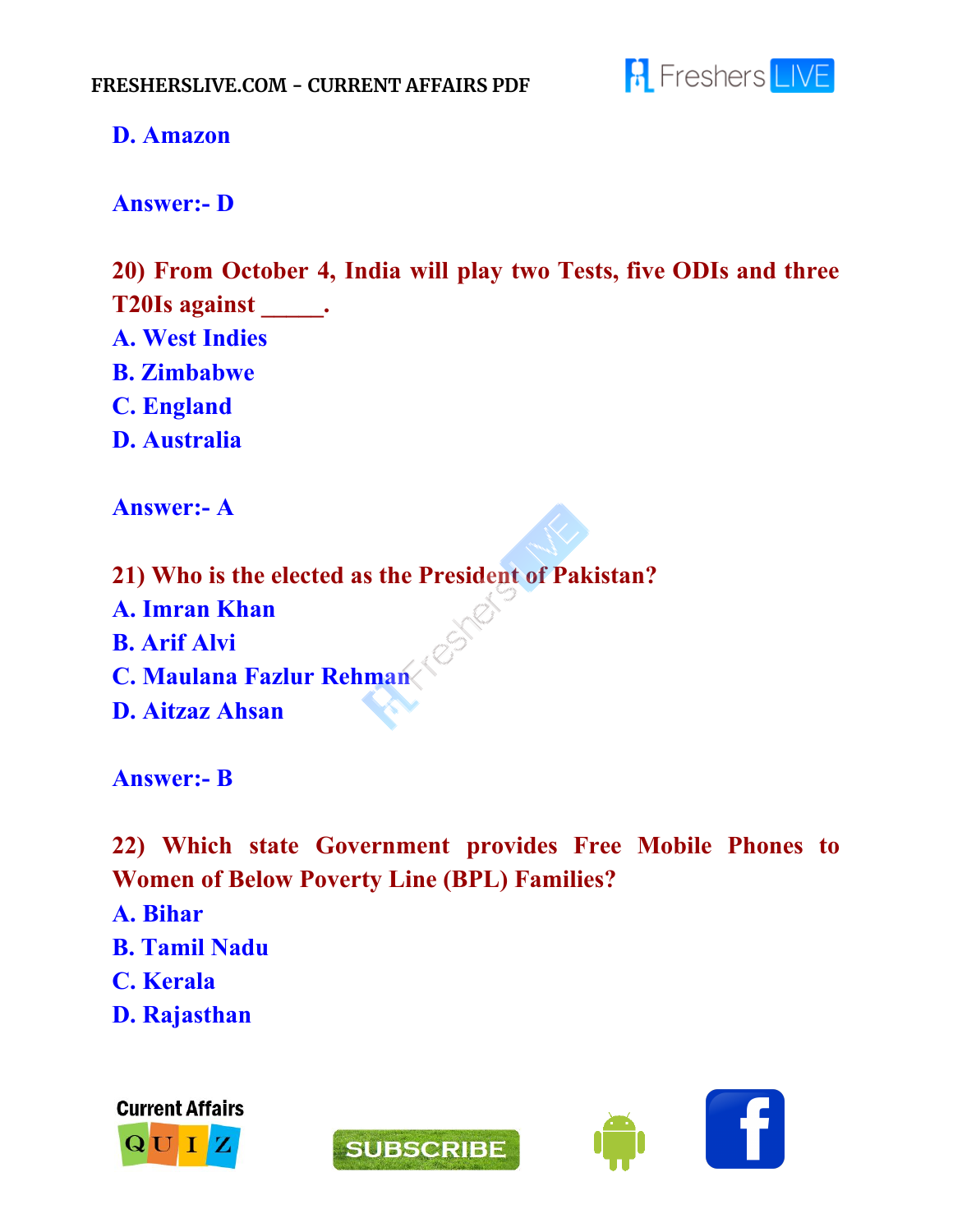

#### **Answer:- D**

**23) On 6th September 2018, Supreme Court decriminalised a portion of Section 377 of IPC. What is Section 377 of Indian Penal Code (IPC) for?**

**A. To Criminalize gambling**

**B. To Criminalize money laundering**

**C. To Criminalize sexual activities 'against the order of nature' , arguably including homosexual acts**

**D. To Criminalize murder**

**Answer:- C**

**24) India's first bullet train is likely to start running between Mumbai and \_\_\_\_\_\_ by the end of 2022.**

**A. New Delhi**

- **B. Kolkata**
- **C. Lucknow**

**D. Ahmedabad**

**Answer:- D**

**25) Who is appointed as the brand ambassador by BSNL for 2 years?**

- **A. Harmanpreet Kaur**
- **B. Mary Kom**
- **C. Sunil Chhetri**
- **D. P.V Sindhu**



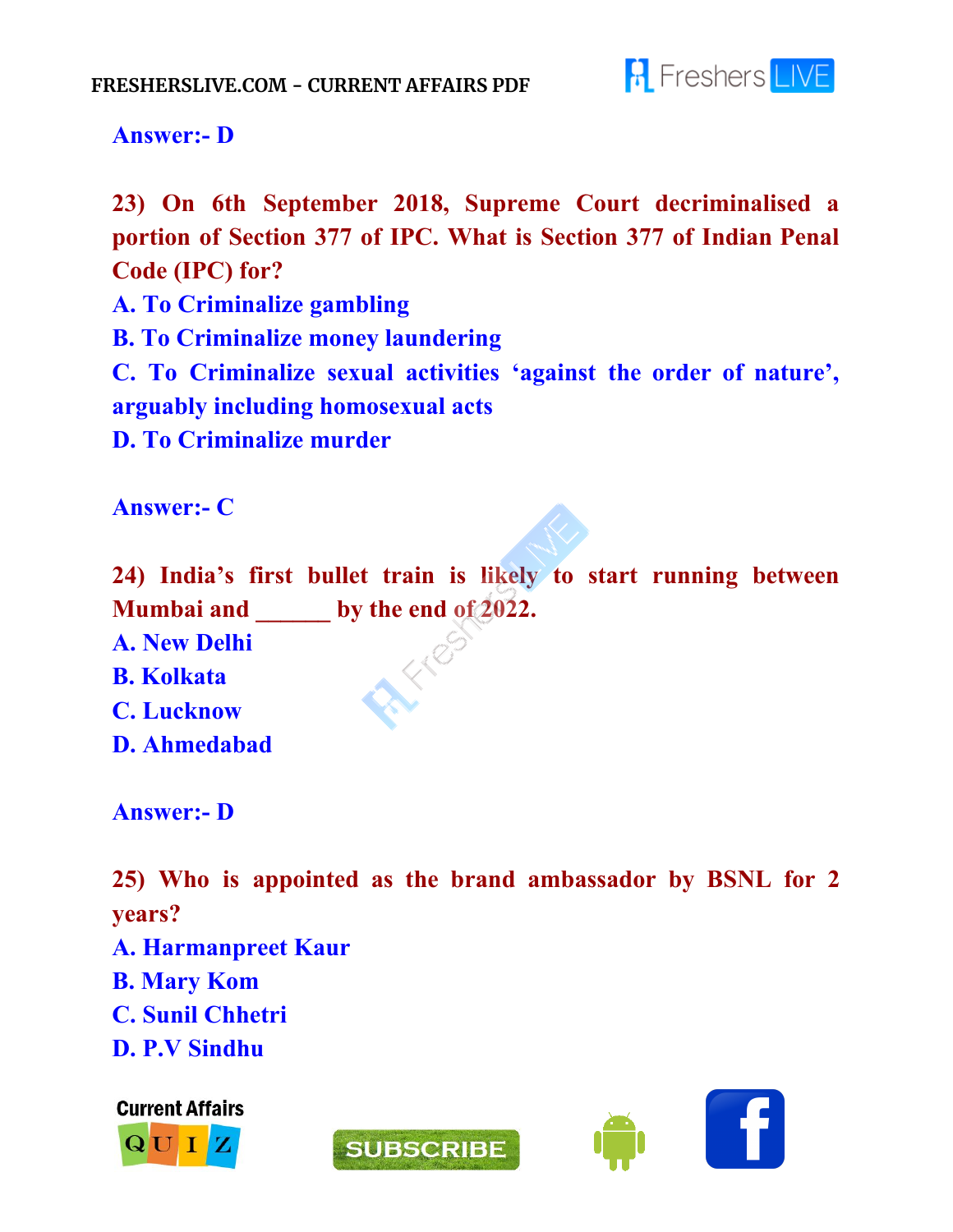

**Answer:- B**

**26) Japan recently hit by strongest storm of 25 years, called Typhoon \_\_\_\_\_\_\_\_.**

- **A. Shanshan**
- **B. Haiyan**
- **C. Jebi**
- **D. Maria**

**Answer:- C**

**27) What is the position of India in the list of 'Theft Ranking' of nuclear weapons, released by Nuclear Security Index?**

Freshe

- **A. 19th**
- **B. 20th**
- **C. 16th**
- **D. 14th**

**\_\_\_\_\_.**

**Answer:- A**

**28) India successfully carried out first ever mid-air refuelling of**

**A. HAL Dhruv B. HAL Tejas C. HAL Cheetah D. HAL Chetak**





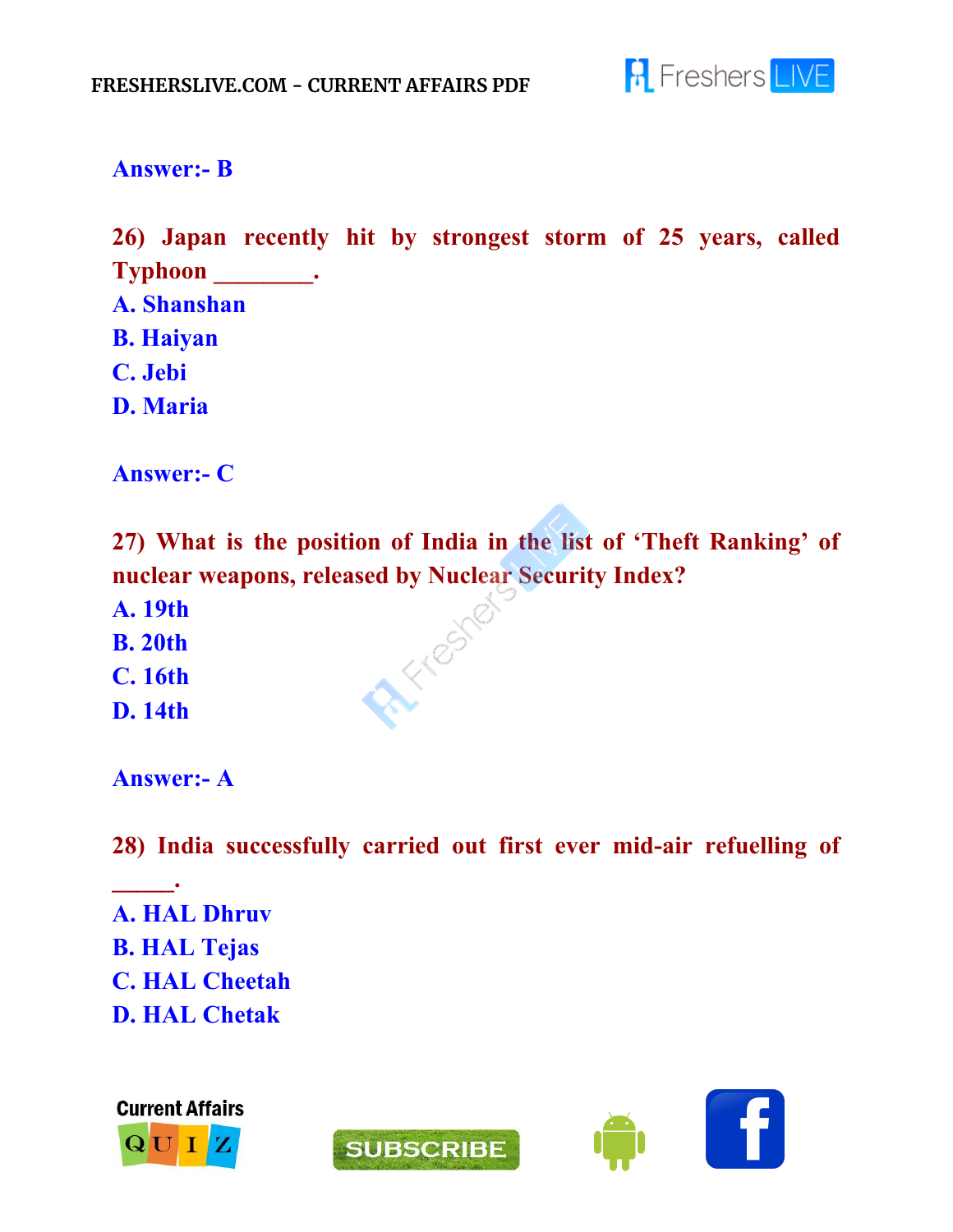

#### **Answer:- B**

**29) Facebook will invest over \$1 billion to build its first Asian data centre in** \_\_\_\_.

- **A. India**
- **B. Russia**
- **C. China**
- **D. Singapore**

**Answer:- D**

**30) The government has doubled the overdraft cap under the Pradhan Mantri Jan Dhan Yojana (PMJDY) from** ₹**5,000 to \_\_\_\_.**

Friesters

**A.** ₹**9,000 B.** ₹**10,000 C.** ₹**15,000 D.** ₹**7,000**

**Answer:- B**

**31) Recently, which country inked an agreement to collaborate on 'Gaganyaan' , ISRO's first human space mission? A. US B. Russia**

- 
- **C. France**
- **D. China**

**Answer:- C**

**Current Affairs** QUI



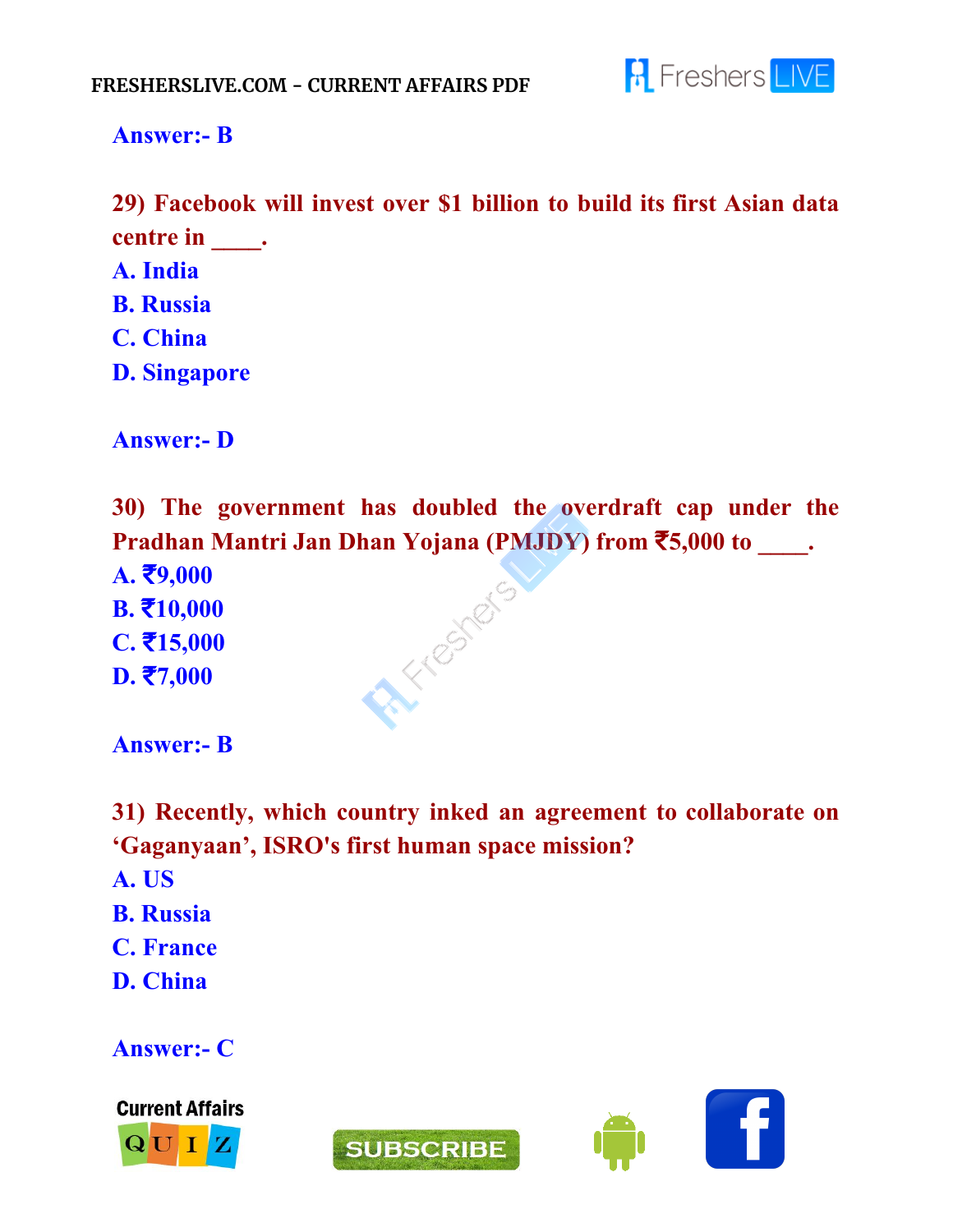

**32) The top position in 'National Clean School' Award given by HRD Ministry is bagged by \_\_\_\_\_. A. Puducherry B. Tamil Nadu C. Andhra Pradesh D. Maharashtra**

**Answer:- A**

**33) Who had won the 'Yamaha Fascino Miss Diva Universe India 2018' title to become the Representative of India at Miss Universe 2018 that will be held at Bangkok in December?**

Fresher

- **A. Shraddha Shashidhar**
- **B. Roshni Sheoran**
- **C. Nehal Chudasama**
- **D. Aditi Hundia**

**Answer:- C**

**34) Who is the first Indian to win a medal in IAAF Continental Cup?**

- **A. Arpinder Singh**
- **B. Sharad Kumar**
- **C. Suresh Babu**
- **D. Varun Bhati**

**Answer:- A**